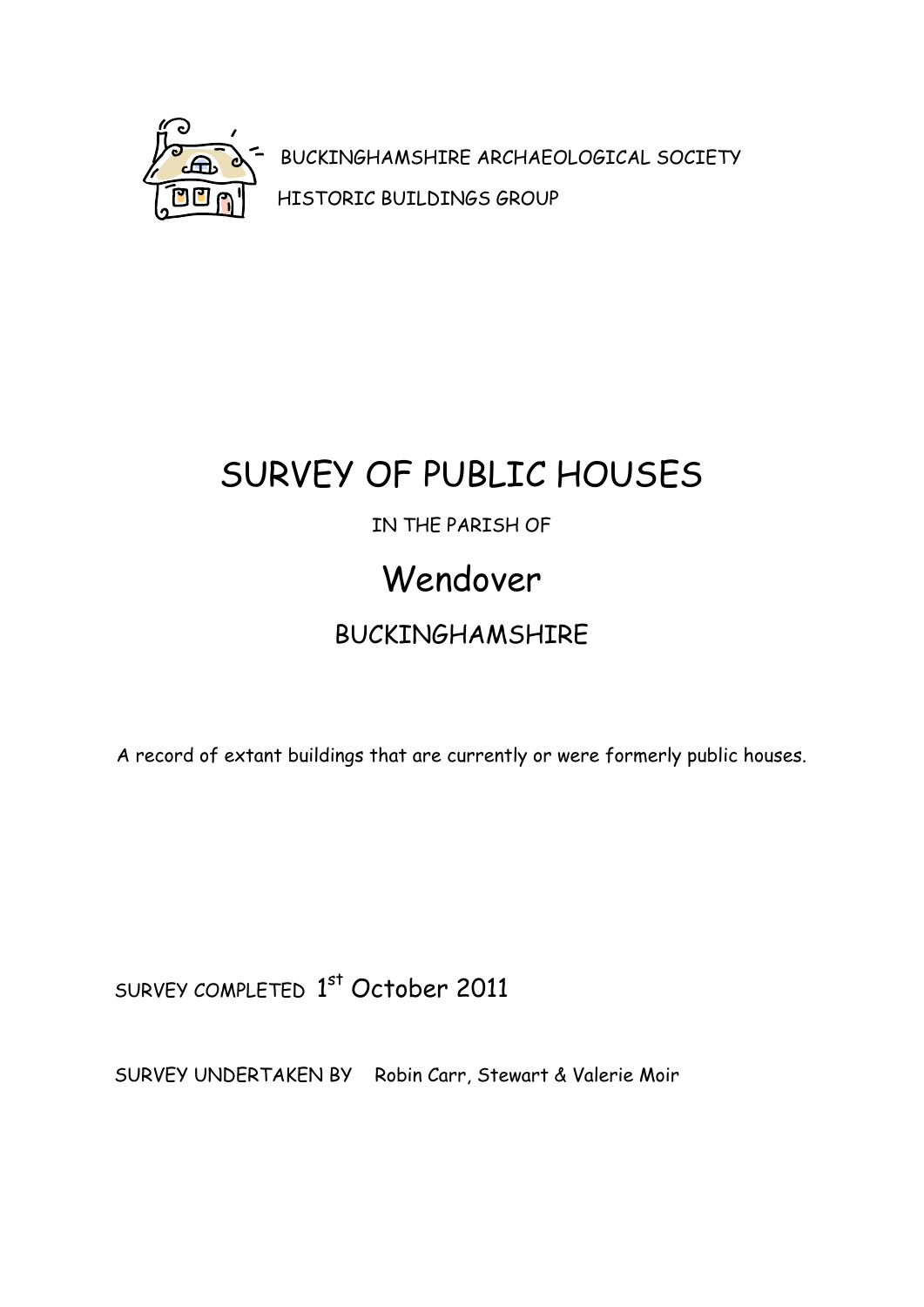|                                            |                                              | <b>Wendover: Historic References to Public Houses</b> |             |                         |                                     |                                          |                         |                              |                             |                                                                                    |                                                               |                    |
|--------------------------------------------|----------------------------------------------|-------------------------------------------------------|-------------|-------------------------|-------------------------------------|------------------------------------------|-------------------------|------------------------------|-----------------------------|------------------------------------------------------------------------------------|---------------------------------------------------------------|--------------------|
|                                            |                                              |                                                       |             |                         |                                     |                                          |                         |                              |                             |                                                                                    |                                                               |                    |
|                                            |                                              |                                                       |             |                         | Register of<br>Ale House<br>Keepers | Licensec<br>ictuallers                   | return:                 | Petty<br>Sessions<br>Records |                             |                                                                                    |                                                               |                    |
| Pub name                                   | Alternative name                             | <b>Address</b>                                        | Date open   | Date closed             |                                     |                                          |                         |                              | Trade<br>ctories            | Notes                                                                              | <b>Secondary sources</b>                                      | <b>Current use</b> |
| Firecrest                                  | The Office; Half Way<br>House                | London Road, Wendover Dean                            | 1837 N/A    |                         |                                     | 1837 - 1828                              |                         | 1837 1882 - 1960             | 1850 - 1939                 |                                                                                    | The Book of Wendover. Summerell, Samuels, Mead & Eckett. 1989 | Pub                |
| George & Dragon                            | The George                                   | Aylesbury Road                                        | before 1578 | N/A                     |                                     | 1797 1753 - 1828 Over 50 yrs 1882 - 1960 |                         |                              | 1823 - 1939                 | n 1578 mentioned as part of Joan Bradshaw charity                                  | The Book of Wendover. Summerell, Samuels, Mead & Eckett. 1989 | Pub                |
| King & Queen                               |                                              | South Street                                          | before 1753 | NA                      |                                     | 1797 1753 - 1828                         | Over 50 yrs             | 1882 - 1960                  | 823 - 1939                  |                                                                                    | The Book of Wendover. Summerell, Samuels, Mead & Eckett. 1989 | Pub                |
| Packhorse                                  |                                              | <b>Tring Road</b>                                     | 1768 N/A    |                         |                                     | 1797 1768 - 1828                         | over 50 yrs             | 1882 - 1960                  | 823 - 1939                  |                                                                                    | The Book of Wendover. Summerell, Samuels, Mead & Eckett. 1989 | Pub                |
| Red Lion                                   | Lyon; Golden Lion;<br><b>Black Swan</b>      | <b>High Street</b>                                    | before 1669 | N/A                     |                                     | 1797 1753 - 1828 Over 50 yrs 1882 - 1960 |                         |                              | 1823 - 1939                 |                                                                                    | The Book of Wendover, Summerell, Samuels, Mead & Eckett, 1989 | Pub                |
| Red Lion 2                                 |                                              | <b>High Street</b>                                    | 1852 N/A    |                         |                                     |                                          |                         | 1852 1882 - 1960             |                             | 1939 - 1945 known as "The Canteen"                                                 | The Book of Wendover. Summerell, Samuels, Mead & Eckett. 1989 | Part of Pub        |
| Rose & Crown                               |                                              | Old Tring Road                                        | 1865 N/A    |                         |                                     | 865 - 1828                               |                         | 1865 1882 - 1960             |                             |                                                                                    | The Book of Wendover. Summerell, Samuels, Mead & Eckett. 1989 | Pub                |
| Shoulder of Mutton                         | The Railway Hotel                            | <b>Pound Street</b>                                   | before 1753 | N/A                     |                                     | 1797 1753 - 1828 Over 50 yrs 1882 - 1960 |                         |                              | 1823 - 1939                 | Mentioned in 1741 Elections Rds of Bucks 28                                        | The Book of Wendover. Summerell, Samuels, Mead & Eckett. 1989 | Pub                |
| <b>White Swan</b>                          | Swan & Brewers                               | <b>High Street</b>                                    | before 1753 | N/A                     |                                     | 1797 1753 - 1828                         | Over 50 yrs 1882 - 1960 |                              | 823 - 1939                  | Large window believed to be for a weaver died 1723                                 | The Book of Wendover. Summerell, Samuels, Mead & Eckett. 1989 | Pub                |
| <b>Village Gate</b>                        | Marquis of Granby                            | Worlds End, Aylesbury Road                            | 1763 N/A    |                         |                                     | 1797 1763 - 1828                         | Over 50 yrs 1882 - 1960 |                              | 850 1939                    | Advert in 1824 for accomodation, pasture and stables<br>for drovers.               | The Book of Wendover. Summerell, Samuels, Mead & Eckett. 1989 | Pub                |
| King's Head                                |                                              | <b>High Street</b>                                    | 1741        | 1963                    |                                     | 1797 1753 - 1828                         | over 50 yrs 1882 - 1963 |                              | 823 - 1939                  | Mentioned in 1741 Elections Rds of Bucks 28                                        | The Book of Wendover. Summerell, Samuels, Mead & Eckett. 1989 | Demolished         |
| Maidenhead                                 | Corner House Hotel                           | Aylesbury Road                                        |             | Before 1514 C H H 1970  |                                     | 1753 - 1785                              |                         |                              | Corner house<br>1935 - 1939 | Mentioned in 1741 Elections Rds of Bucks 28                                        | The Book of Wendover. Summerell, Samuels, Mead & Eckett. 1989 | 3 Houses           |
| Nag's Head                                 |                                              | <b>Tring Road</b>                                     | 1852        | 1965                    |                                     |                                          |                         | 1852 1882 - 1965             | 1891 - 1899                 |                                                                                    | The Book of Wendover. Summerell, Samuels, Mead & Eckett. 1989 | Private House      |
| Rising Sun                                 | Four Seasons; Spice<br>Cottage               | <b>Tring Road</b>                                     | 1850        | 1993                    |                                     |                                          |                         | 1850 1882 - 1960             | 1863 - 1907                 |                                                                                    | The Book of Wendover. Summerell, Samuels, Mead & Eckett. 1989 | Restaurant         |
| Swan                                       | End of the World                             | Worlds End, Aylesbury Road                            | before 1753 | 2004                    |                                     | 1797 1753 - 1828                         | over 50 yrs 1882 - 1960 |                              | 1842 - 1939                 |                                                                                    | The Book of Wendover. Summerell, Samuels, Mead & Eckett. 1989 | Shop               |
| Temperance Hotel                           | Black Swan: New Inn<br><b>Sturrick House</b> | Avlesbury Road                                        |             | Temp Hotel<br>1754 1935 |                                     | 1797 1753 - 1828 over 50 yrs 1882 - 1893 |                         |                              | 1823 - 1935                 |                                                                                    | The Book of Wendover. Summerell, Samuels, Mead & Eckett. 1989 | Private House      |
| <b>Two Brewers</b>                         | Rossini's                                    | <b>High Street</b>                                    | before 1753 | 1990?                   |                                     | 1797 1753 - 1828                         | Over 50 yrs 1882 - 1960 |                              | 823 - 1939                  |                                                                                    | The Book of Wendover. Summerell, Samuels, Mead & Eckett. 1989 | Restaurant         |
| Wellhead                                   | Angel. Crown                                 | Hale Court, Hale Road.                                | before 1753 | 1990                    |                                     | 1797 1753 - 1828                         |                         | 1882 - 1960                  | 831 - 1939                  |                                                                                    | The Book of Wendover. Summerell, Samuels, Mead & Eckett. 1989 | Offices            |
| <b>Barley Mow</b>                          |                                              |                                                       | 1769        | 1781                    |                                     | 1769, 1781                               |                         |                              |                             |                                                                                    | The Book of Wendover. Summerell, Samuels, Mead & Eckett. 1989 |                    |
| <b>Cricket Sticks</b>                      | Bats & Ball                                  |                                                       | before 1753 | 1785                    |                                     | 1753 - 1785                              |                         |                              |                             |                                                                                    | The Book of Wendover. Summerell, Samuels, Mead & Eckett. 1989 |                    |
| <b>Black Horse</b>                         |                                              |                                                       | before 1753 |                         |                                     | 1753 - 1766                              |                         |                              |                             |                                                                                    | The Book of Wendover. Summerell, Samuels, Mead & Eckett. 1989 |                    |
| <b>Black Lion</b>                          |                                              |                                                       |             |                         |                                     |                                          |                         |                              |                             |                                                                                    | The Book of Wendover. Summerell, Samuels, Mead & Eckett. 1989 |                    |
| <b>Crooked Billet</b>                      |                                              |                                                       | before 1753 | 1768                    |                                     | 1753 - 1768                              |                         |                              |                             |                                                                                    | The Book of Wendover. Summerell, Samuels, Mead & Eckett. 1989 |                    |
| Duke of Marlborough                        | Marlborough Road                             |                                                       | before 1724 | 1756                    |                                     | 1753 - 1756                              |                         |                              |                             | Fire Insurance 1724 and 1726                                                       | The Book of Wendover. Summerell, Samuels, Mead & Eckett. 1989 |                    |
| Dying Swan                                 |                                              |                                                       | 1759        | 1776                    |                                     | 1759 - 1776                              |                         |                              |                             |                                                                                    |                                                               |                    |
| Fleur de Lis                               |                                              |                                                       | 1769        | 1790                    |                                     | 1769 - 1790                              |                         |                              |                             | Dates 1741 - 1790 according to Summerell et al. Site<br>named on 1792 Claydon map. | The Book of Wendover, Summerell, Samuels, Mead & Eckett 1989  |                    |
| Four Horseshoes                            |                                              |                                                       | 1776        | 1785                    |                                     | 1776 - 1785                              |                         |                              |                             |                                                                                    | The Book of Wendover. Summerell, Samuels, Mead & Eckett 1989  |                    |
| Fox                                        |                                              |                                                       | 1760        | 1782                    |                                     | 1760 - 1782                              |                         |                              |                             | Site of former Fox in Pound Street shown on Claydon<br>Map 1792                    | The Book of Wendover. Summerell, Samuels, Mead & Eckett 1989  |                    |
| Fox Dunsmore<br><b>Grand Juntion Canal</b> |                                              |                                                       | 1832        | 1990                    |                                     |                                          |                         |                              |                             |                                                                                    | Dumsmore. Peter Jewell                                        |                    |
| Arms<br>Black Horse.                       |                                              |                                                       | 1799        | 1803                    |                                     | 1799 - 1803                              |                         |                              |                             |                                                                                    | The Book of Wendover. Summerell, Samuels, Mead & Eckett 1989  |                    |
| Dunsmore                                   |                                              |                                                       |             | 1852 approx 1960        |                                     |                                          |                         | 1882 - 1960                  | 854 - 1935                  | before 1741 according to Dunsmore. Peter Jewell                                    | The Book of Wendover. Summerell, Samuels, Mead & Eckett 1989  |                    |
| <b>Glaziers Arms</b>                       |                                              |                                                       |             |                         |                                     |                                          |                         |                              |                             | Dates from 1670 according to Summerell et al                                       | The Book of Wendover. Summerell, Samuels, Mead & Eckett. 1989 |                    |
| Greyhound & Hare                           | Hare & Hound                                 |                                                       | 1670        | 1784                    |                                     | 1753 - 1784                              |                         |                              |                             | Fire Insurance 1730                                                                | The Book of Wendover. Summerell, Samuels, Mead & Eckett 1989  |                    |
| King George III<br>Leather Bottle          |                                              |                                                       | 1762        | 1763                    |                                     | 1762 - 1763                              |                         |                              |                             |                                                                                    | The Book of Wendover. Summerell, Samuels, Mead & Eckett 1989  |                    |
| Wendover                                   |                                              |                                                       | before 1753 | 1761                    |                                     | 1753 - 1761                              |                         |                              |                             |                                                                                    | The Book of Wendover. Summerell, Saumels, Mead & Eckett 1989  |                    |
| Leather Bottle<br>Dunsmore                 |                                              |                                                       | 1852        | 1960                    |                                     |                                          |                         |                              | 1853 - 1939                 | In directories from 1853                                                           | The Book of Wendover, Summerell, Samuels, Mead & Eckett 1989  |                    |
| Lamb                                       |                                              |                                                       | before 1753 | 1766                    |                                     | 1753 - 1766                              |                         |                              |                             |                                                                                    | The Book of Wendover. Summerell, Samuels, Mead & Eckett 1989  |                    |
| Oxford Arms                                |                                              |                                                       | before 1753 | 1761<br>Later than      |                                     | 1753 - 1761                              |                         |                              |                             |                                                                                    | The Book of Wendover. Summerell, Samuels, Mead & Eckett 1989  |                    |
| Plough                                     |                                              |                                                       | before 1753 | 1828                    |                                     | 1797 1753 - 1828                         |                         |                              |                             |                                                                                    | The Book of Wendover. Summerell, Samuels, Mead & Eckett 1989  |                    |
| Ship                                       |                                              |                                                       | before 1753 | 1764                    |                                     | 1753 - 1764                              |                         |                              |                             |                                                                                    | The Book of Wendover. Summerell, Samuels, Mead & Eckett 1989  |                    |
| Two Naked Boys                             |                                              |                                                       |             |                         |                                     |                                          |                         |                              |                             | Dates from 1672 according to Summerell et al                                       | The Book of Wendover. Summerell, Samuels, Mead & Eckett 1989  |                    |
| Three Horseshoes                           |                                              |                                                       | before 1753 | 1777                    |                                     | 1753 - 1777                              |                         |                              |                             |                                                                                    | The Book of Wendover. Summerell, Samuels, Mead & Eckett 1989  |                    |
| White Hart                                 |                                              |                                                       | 1754        | 1757                    |                                     | 1754 - 1757                              |                         |                              |                             |                                                                                    | The Book of Wendover. Summerell, Samuels, Mead & Eckett 1989  |                    |
| <b>White Horse</b>                         | White Horse & Black<br>Boy/Star              |                                                       | efore 1698  | 1794                    |                                     | 1753 - 1794                              |                         |                              |                             | Quarter Sessions report offender whipped from White<br>Horse to The George 1698    | The Book of Wendover. Summerell, Samuels, Mead & Eckett 1989  |                    |
| White Lion                                 |                                              |                                                       | before 1753 | 1785                    |                                     | 1753 - 1785                              |                         |                              |                             |                                                                                    |                                                               |                    |
| Harrow                                     |                                              |                                                       | 1756        | 1776                    |                                     | 1756, 1776                               |                         |                              |                             |                                                                                    | The Book of Wendover. Summerell, Samuels, Mead & Eckett 1989  |                    |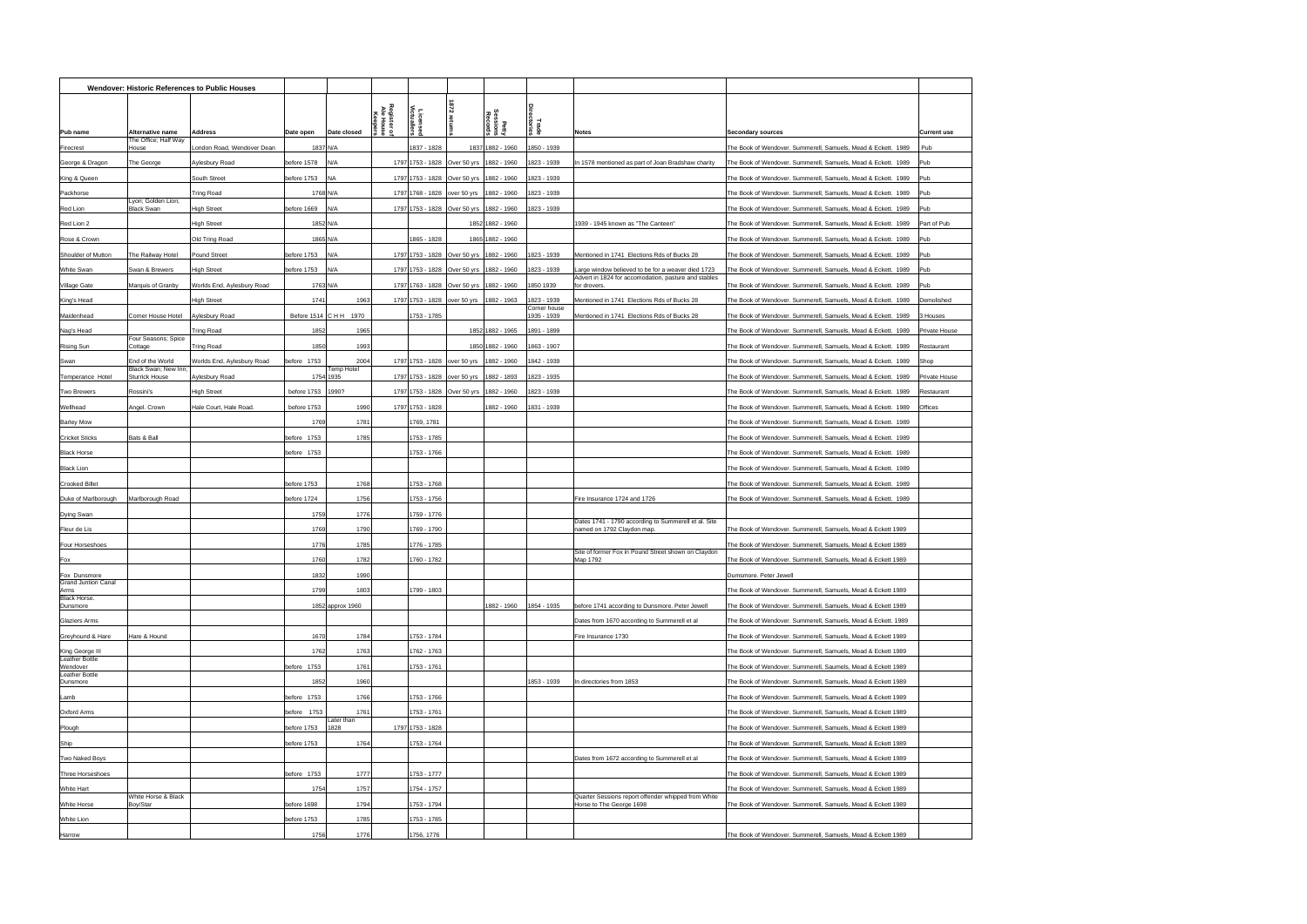| <b>Pub Name</b>          | <b>Firecrest</b><br>(1998)<br><b>The Office</b>                                                                                                                                                                                                                                                                                                                                                                                                                                                            |
|--------------------------|------------------------------------------------------------------------------------------------------------------------------------------------------------------------------------------------------------------------------------------------------------------------------------------------------------------------------------------------------------------------------------------------------------------------------------------------------------------------------------------------------------|
|                          | <b>Halfway House</b>                                                                                                                                                                                                                                                                                                                                                                                                                                                                                       |
| <b>Address</b>           | Cotton Square, London Road, Wendover                                                                                                                                                                                                                                                                                                                                                                                                                                                                       |
| <b>Grid Reference</b>    | SP 875054                                                                                                                                                                                                                                                                                                                                                                                                                                                                                                  |
| <b>Brewery</b>           | <b>Free House</b>                                                                                                                                                                                                                                                                                                                                                                                                                                                                                          |
| <b>Current Use</b>       | <b>Public House</b>                                                                                                                                                                                                                                                                                                                                                                                                                                                                                        |
| <b>Brief Description</b> | Grade II Chequer pattern brick, old tiled roof, flanking chimneys. 2-storeys,<br>central of 3 bays with small central modern door in old frame with flat hoods<br>on cut brackets, canted bay windows with barred double hung sashes and<br>cornices each side, upper sash windows with smaller casement in centre. Lower<br>2-storey brick wings with hipped old tile roofs, 2-bay on RH side, 3 on LH with 3-<br>light casements and central door. C20 additions to rear Painted left hand side<br>wall. |
| <b>Date Visited</b>      | 27 <sup>th</sup> September 2011                                                                                                                                                                                                                                                                                                                                                                                                                                                                            |
| <b>Photo</b>             | <b>Stewart Moir</b>                                                                                                                                                                                                                                                                                                                                                                                                                                                                                        |
|                          | THE FIRECREST<br>H                                                                                                                                                                                                                                                                                                                                                                                                                                                                                         |
| <b>Recorded By</b>       | <b>Stewart Moir</b>                                                                                                                                                                                                                                                                                                                                                                                                                                                                                        |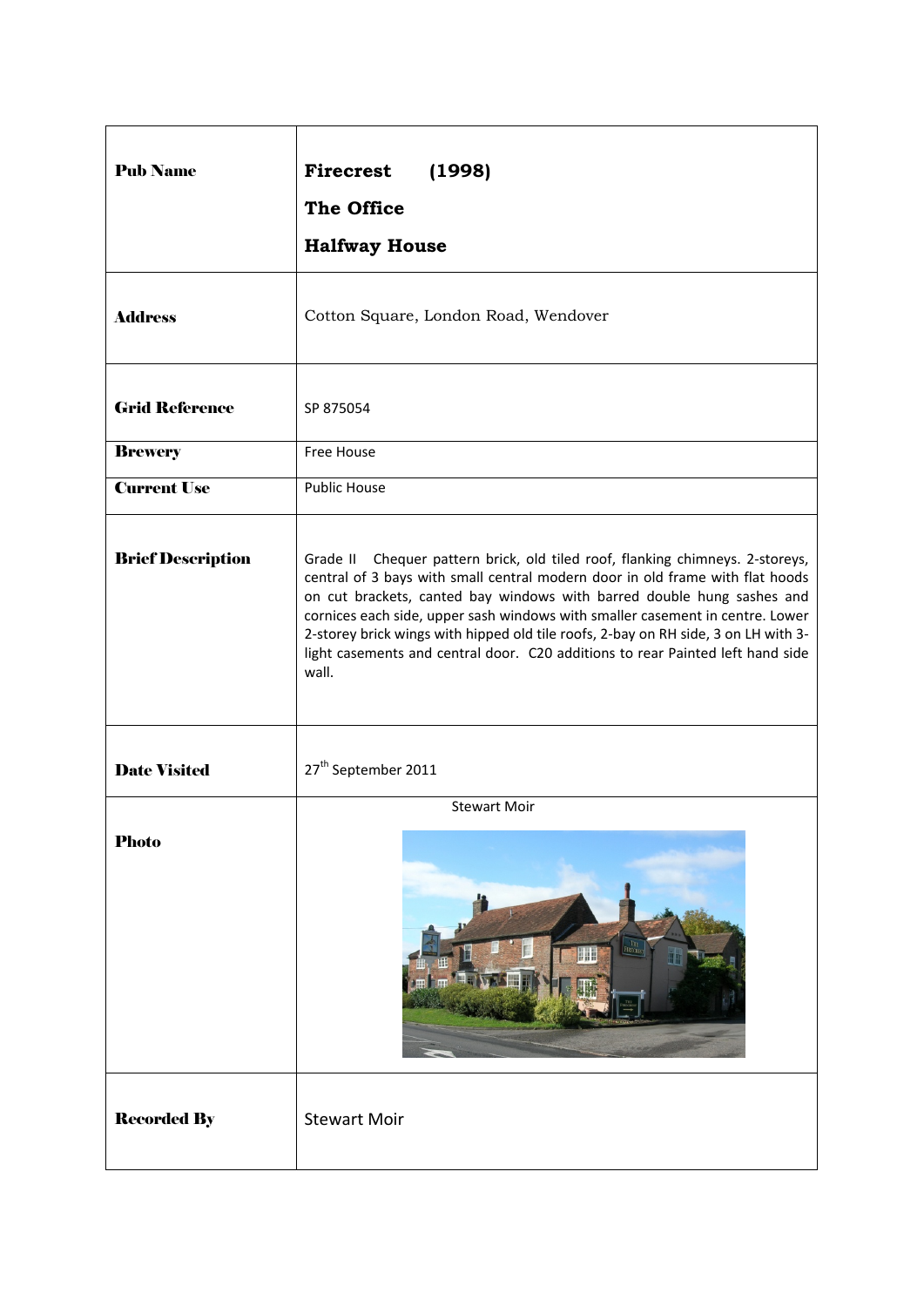| Name                                                                |                               |                                 |  |  |
|---------------------------------------------------------------------|-------------------------------|---------------------------------|--|--|
| <b>Firecrest</b>                                                    |                               |                                 |  |  |
|                                                                     |                               |                                 |  |  |
| <b>Alternative Names</b>                                            | The Office                    | 1988                            |  |  |
|                                                                     |                               |                                 |  |  |
|                                                                     |                               | Halfway House about 1837 - 1988 |  |  |
|                                                                     |                               |                                 |  |  |
| Date Opened & Closed                                                | 1837 Still a Pub              |                                 |  |  |
|                                                                     |                               |                                 |  |  |
| <b>Register of Ale House Keepers</b>                                |                               |                                 |  |  |
|                                                                     |                               |                                 |  |  |
| <b>Licensed Victuallers</b>                                         |                               |                                 |  |  |
|                                                                     |                               |                                 |  |  |
|                                                                     |                               |                                 |  |  |
| <b>Petty Sessions Records</b>                                       |                               |                                 |  |  |
| As Halfway House. Six Day licence 1882 - 1960                       |                               |                                 |  |  |
| 1872 Return & Owner                                                 |                               |                                 |  |  |
| As Halfway House. First Licence 1837. Owner, Thomas Dixon. Wendover |                               |                                 |  |  |
| <b>Trade Directories</b>                                            |                               |                                 |  |  |
|                                                                     | As Halfway House. 1850 - 1939 |                                 |  |  |
| 1910 Survey                                                         |                               |                                 |  |  |
|                                                                     |                               |                                 |  |  |
|                                                                     |                               |                                 |  |  |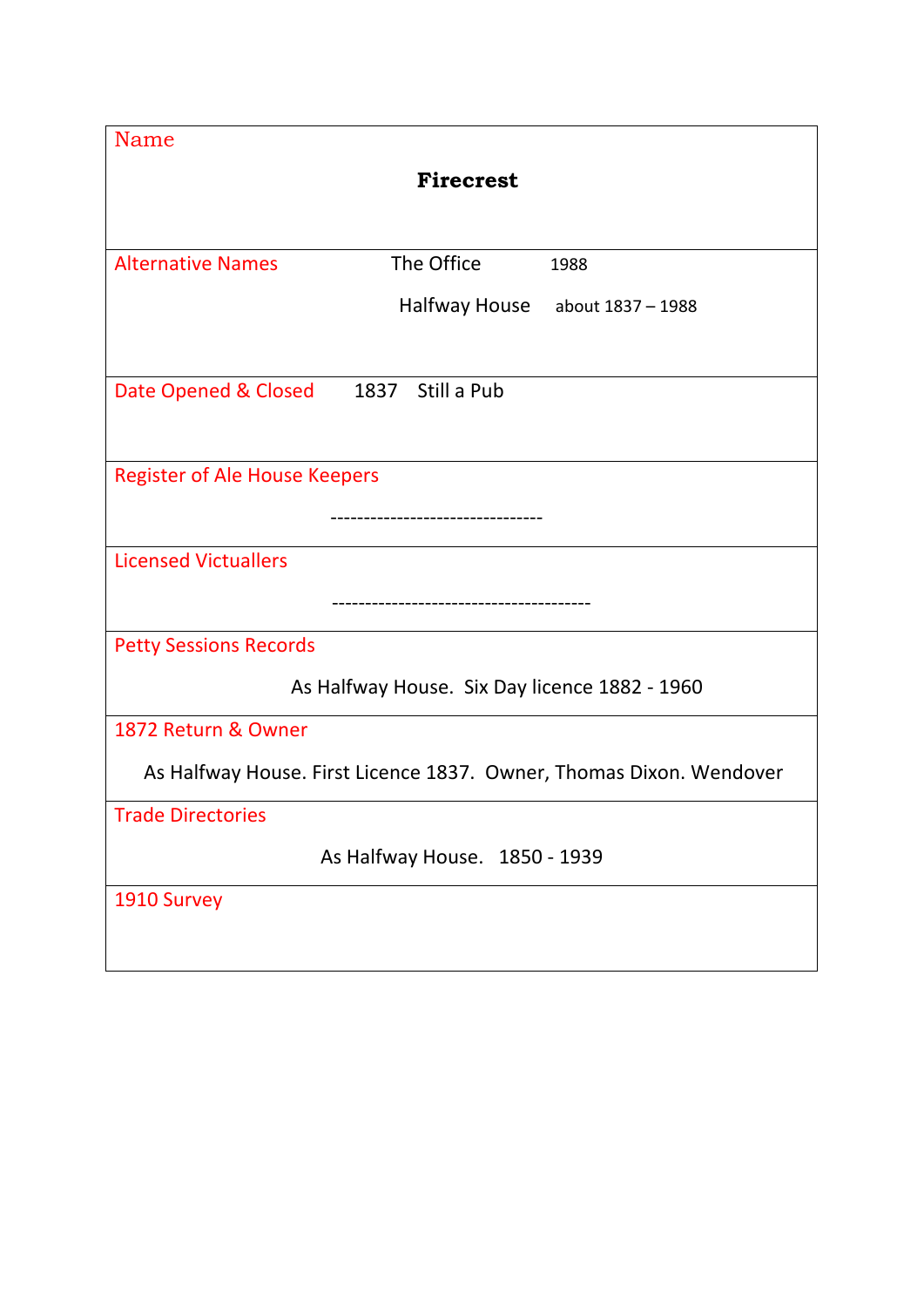| <b>Pub Name</b>          | The George & Dragon<br><b>The George</b>                                                                                                                                                                                                                                                                               |
|--------------------------|------------------------------------------------------------------------------------------------------------------------------------------------------------------------------------------------------------------------------------------------------------------------------------------------------------------------|
| <b>Address</b>           | 4&6 Aylesbury Road, Wendover                                                                                                                                                                                                                                                                                           |
| <b>Grid Reference</b>    | SP 870079                                                                                                                                                                                                                                                                                                              |
| <b>Brewery</b>           | <b>Free House</b>                                                                                                                                                                                                                                                                                                      |
| <b>Current Use</b>       | <b>Public House</b>                                                                                                                                                                                                                                                                                                    |
| <b>Brief Description</b> | Grade II C18 altered C19. Painted stucco<br>over brick. Old tile roof, raised in height, 2<br>storeys, 2 sash windows 4 panes wide in<br>reveals to 1 <sup>st</sup> floor. 2 early C19 canted bay<br>windows of 3 panels under flat cornice hood<br>on cut brackets. Wrought iron sign holder<br>with scroll ornament. |
| <b>Date Visited</b>      | 17 <sup>th</sup> September 2011                                                                                                                                                                                                                                                                                        |
| <b>Photo</b>             | 国語語<br>Robin Carr                                                                                                                                                                                                                                                                                                      |
| <b>Recorded By</b>       | Robin Carr, Valerie & Stewart Moir                                                                                                                                                                                                                                                                                     |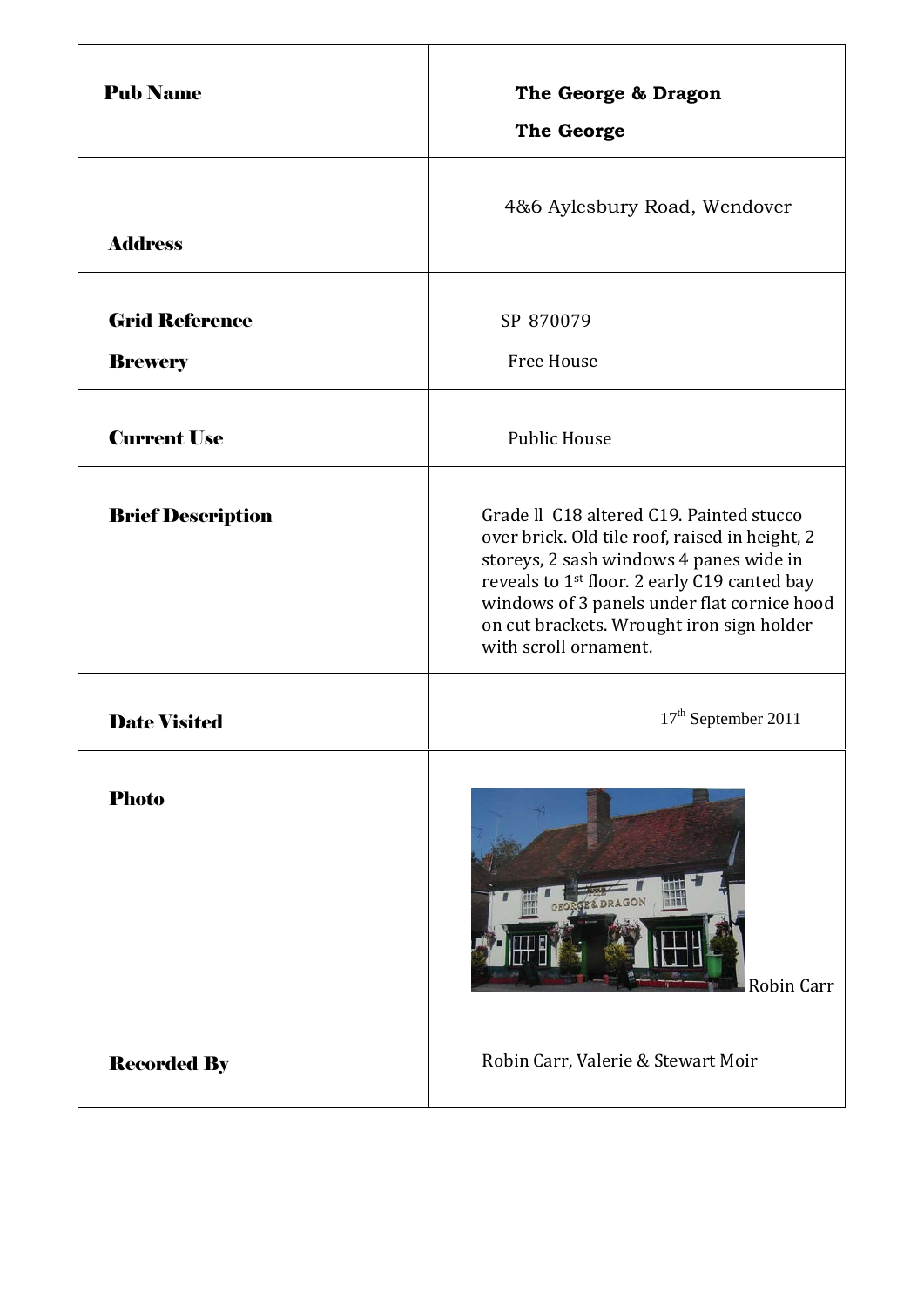| <b>Name</b>                                     |
|-------------------------------------------------|
| George & Dragon                                 |
| <b>Alternative Names</b>                        |
| The George 1578 - 2004                          |
| Date Opened & Closed                            |
| $1578$                                          |
|                                                 |
| Still a Pub                                     |
| Register of Ale House Keepers                   |
| As The George 1797 John Senior                  |
| <b>Licensed Victuallers</b>                     |
| As The George $1753 - 1828$                     |
| <b>Petty Sessions Records</b>                   |
| As The George Six day Licence $1882 - 1960$     |
| 1872 Return & Owner                             |
| Over 50 years Wendover Charity House            |
| <b>Trade Directories</b>                        |
| 1823 - 1939                                     |
| 1910 Survey                                     |
| Owner. Bradshaw Charity<br>Occupier T Truncheon |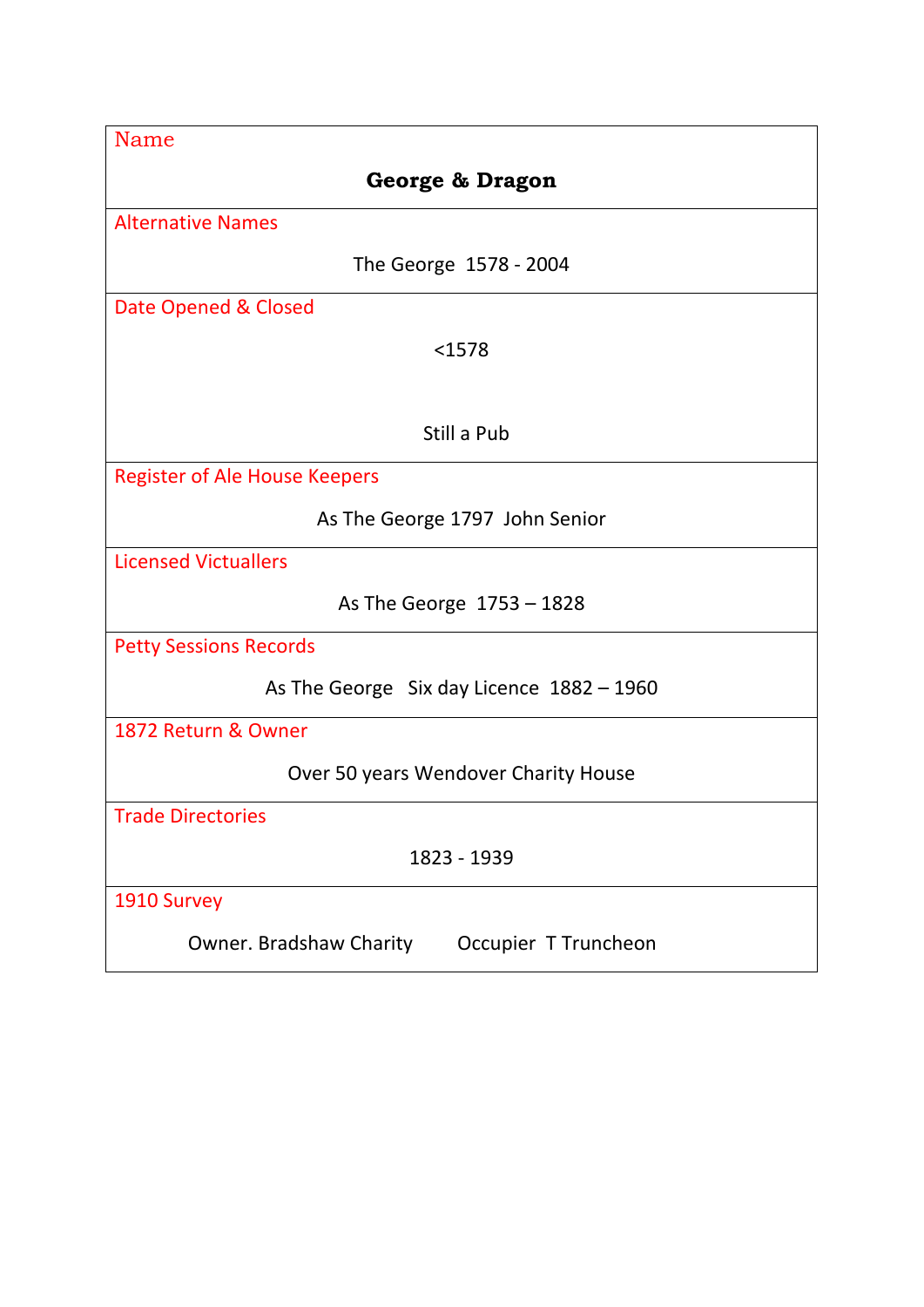| <b>Pub Name</b>          | <b>The Pack Horse</b>                                                                                                                                                                                                                                                                                                                                                                                                                                                                    |
|--------------------------|------------------------------------------------------------------------------------------------------------------------------------------------------------------------------------------------------------------------------------------------------------------------------------------------------------------------------------------------------------------------------------------------------------------------------------------------------------------------------------------|
| <b>Address</b>           | 29 Tring Road, Wendover                                                                                                                                                                                                                                                                                                                                                                                                                                                                  |
| <b>Grid Reference</b>    | SP 871080                                                                                                                                                                                                                                                                                                                                                                                                                                                                                |
| <b>Brewery</b>           | <b>Free House</b>                                                                                                                                                                                                                                                                                                                                                                                                                                                                        |
| <b>Current Use</b>       | <b>Public House</b>                                                                                                                                                                                                                                                                                                                                                                                                                                                                      |
| <b>Brief Description</b> | Grade II. Early C19. End of row of cottages. Colour washed<br>brick with a slate & tile roof and brick chimney. The Pack<br>Horse has 2 storeys, 1 bay of 3 light casements and 1/2 glazed<br>door to right hand side with hood on shaped brackets.<br>Corbelled corner to Clay Lane. The gable elevation has 2<br>casements to ground floor and 1 to 1 <sup>st</sup> floor and a slightly<br>projecting gabled wing. Cellar trap door and recently built<br>tiled shelter in Clay Lane. |
| <b>Date Visited</b>      | 17th September 2011                                                                                                                                                                                                                                                                                                                                                                                                                                                                      |
| <b>Photo</b>             | <b>Robin Carr</b>                                                                                                                                                                                                                                                                                                                                                                                                                                                                        |
| <b>Recorded By</b>       | Robin Carr, Valerie & Stewart Moir                                                                                                                                                                                                                                                                                                                                                                                                                                                       |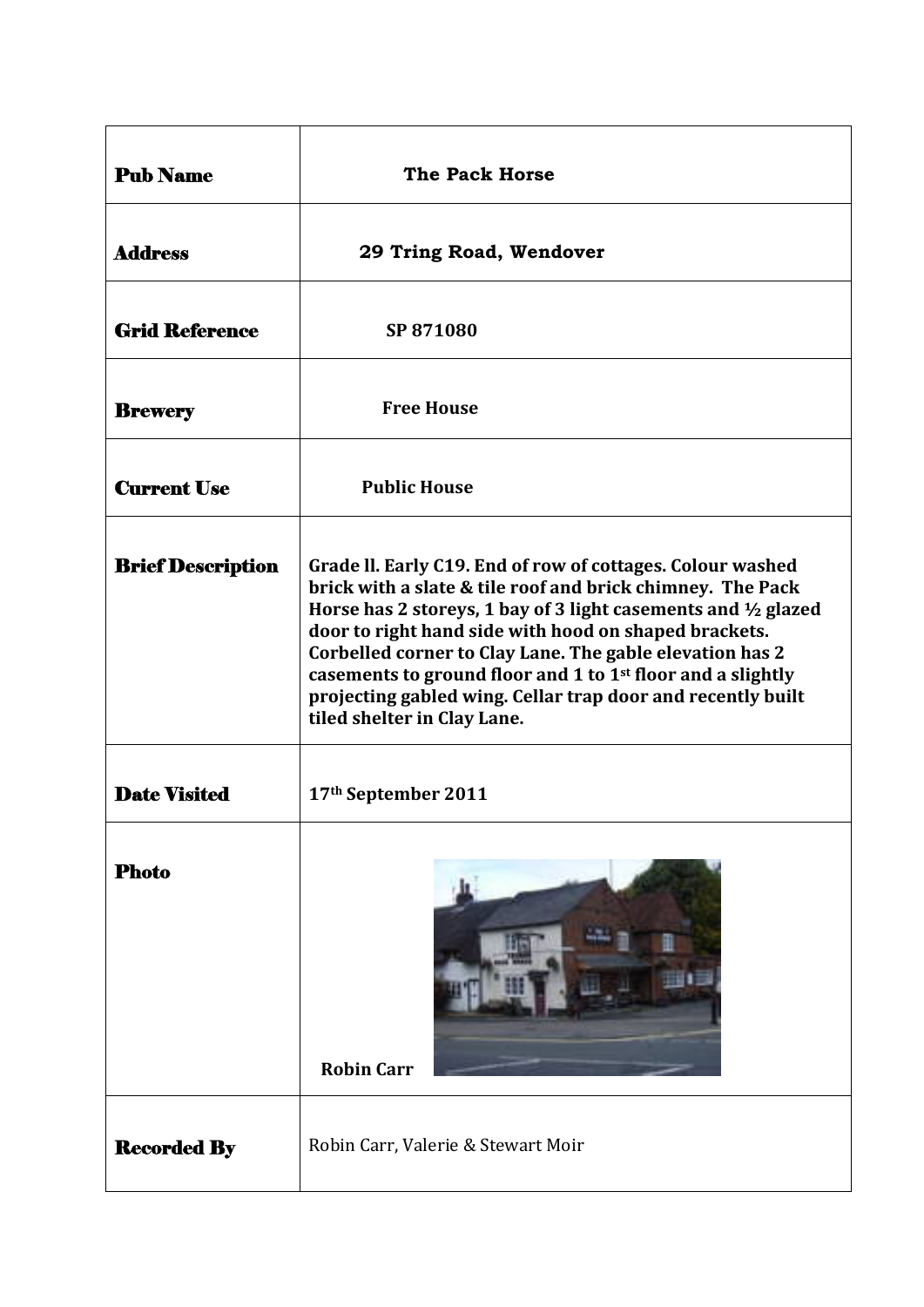| <b>Name</b>                          |                                         |
|--------------------------------------|-----------------------------------------|
|                                      | <b>The Pack Horse</b>                   |
| <b>Alternative Names</b>             |                                         |
|                                      |                                         |
| Date Opened & Closed                 |                                         |
| 1768                                 | <b>Still a Public House</b>             |
| <b>Register of Ale House Keepers</b> |                                         |
|                                      | 1797                                    |
| <b>Licensed Victuallers</b>          |                                         |
|                                      | 1768 - 1828                             |
| <b>Petty Sessions Records</b>        |                                         |
|                                      | Alehouse 1882 - 1960                    |
| 1872 Return & Owner                  |                                         |
|                                      | Over 50 years Messrs Parrott. Aylesbury |
| <b>Trade Directories</b>             |                                         |
|                                      | 1823 - 1939                             |
| 1910 Survey                          |                                         |
|                                      | Owner. ABC Occupier J Fantham           |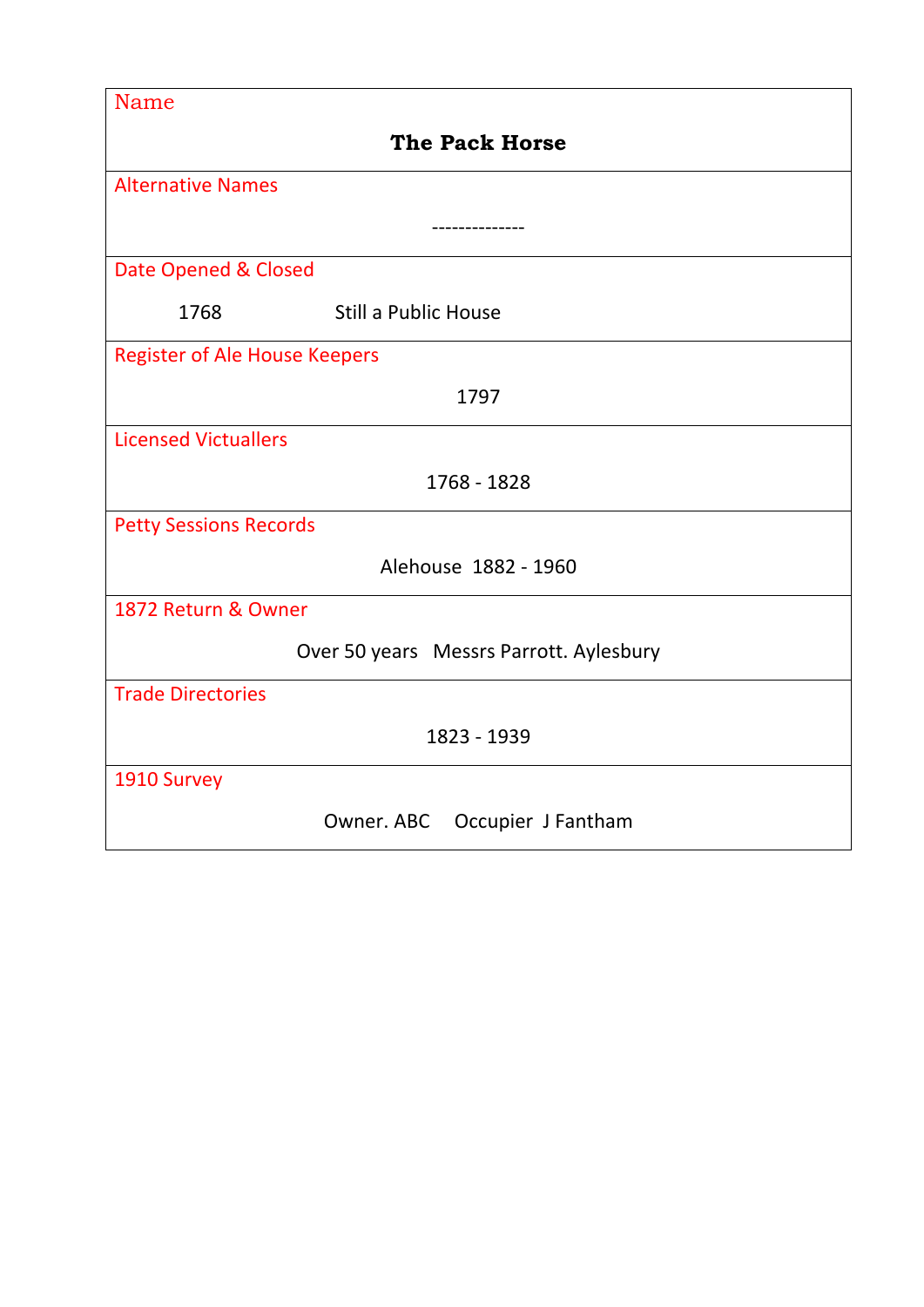| <b>Pub Name</b>              | The King & Queen                                                                                                                                                                                                                                                                                                                                                                                                      |
|------------------------------|-----------------------------------------------------------------------------------------------------------------------------------------------------------------------------------------------------------------------------------------------------------------------------------------------------------------------------------------------------------------------------------------------------------------------|
| <b>Address</b>               | 17 South Street                                                                                                                                                                                                                                                                                                                                                                                                       |
| Location (Grid<br>Reference) | SP 868076                                                                                                                                                                                                                                                                                                                                                                                                             |
| <b>Brewery</b>               | Free House                                                                                                                                                                                                                                                                                                                                                                                                            |
| <b>Current use</b>           | <b>Public House</b>                                                                                                                                                                                                                                                                                                                                                                                                   |
| <b>Brief description</b>     | Grade II East side of South Street. C17 altered, timber framed,<br>largely refaced in brick in C18 or C19, now colour washed with<br>some exposed framing. Old tiled roof, 2 brick chimneys, 2 gabled<br>dormers, 2 storeys and attic. 3-light leaded casements to each floor<br>with plain door in 2 <sup>nd</sup> bay from left hand. One storey wing to L H,<br>painted brick. Linked to no 15 which is not listed |
| Date visited                 | 17th September 2011                                                                                                                                                                                                                                                                                                                                                                                                   |
| Photo                        | <b>Robin Carr</b>                                                                                                                                                                                                                                                                                                                                                                                                     |
| Recorded by                  | Valerie Moir                                                                                                                                                                                                                                                                                                                                                                                                          |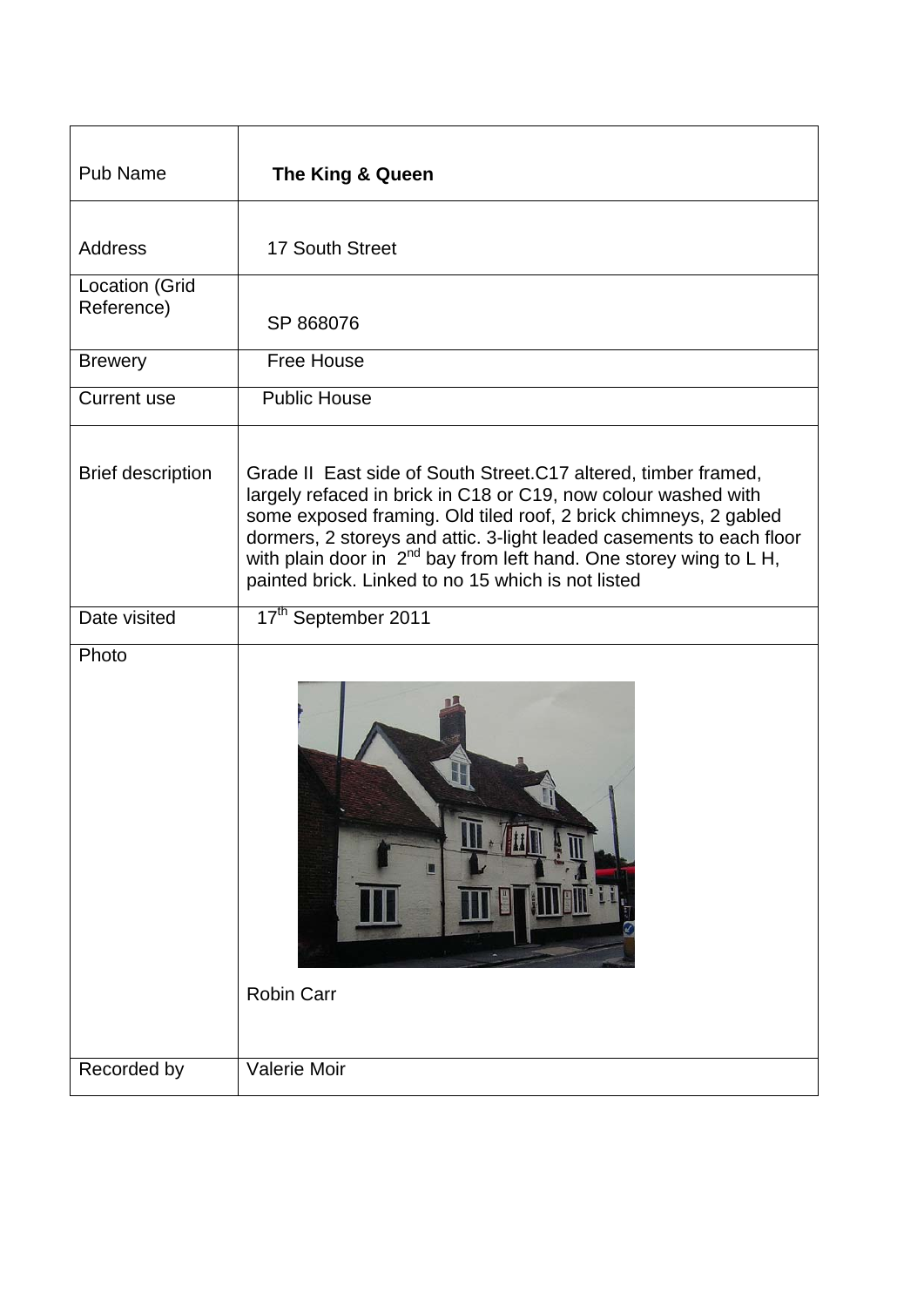| Name                                           | <b>King &amp; Queen</b>                                      |
|------------------------------------------------|--------------------------------------------------------------|
| <b>Alternative Name</b>                        |                                                              |
| Date Open & Closed                             | <1753 Still a Public House                                   |
| Register of Ale House Keepers 1797 James Floyd |                                                              |
| <b>Licensed Victuallers</b>                    | 1753 - 1828                                                  |
| <b>Petty Sessions</b>                          | Six Day Licence 1882 - 1960                                  |
|                                                | 1872 Return. First Licensed & Owner Over 50 years Col. Smith |
| <b>Trade Directories</b>                       | 1823 - 1839                                                  |
| 1910 Survey                                    | Owner Rev. A Smith Occupier F Johnson                        |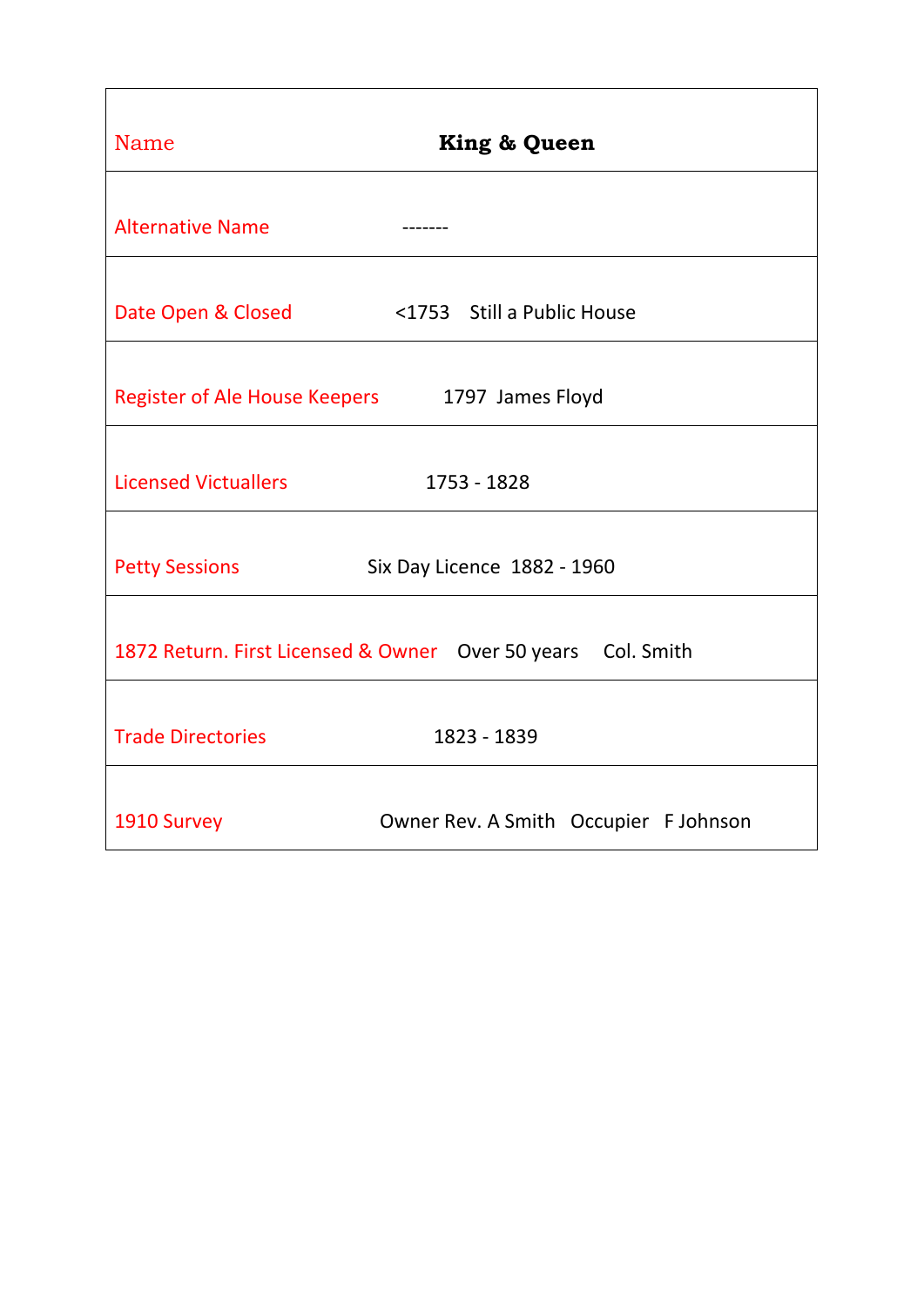| Pub name                 | <b>The Red Lion</b>                                                                                                                                                                                                                                                                                                                                                                                                                                                                                                                                                                                                                                                                                                                                                                                                    |
|--------------------------|------------------------------------------------------------------------------------------------------------------------------------------------------------------------------------------------------------------------------------------------------------------------------------------------------------------------------------------------------------------------------------------------------------------------------------------------------------------------------------------------------------------------------------------------------------------------------------------------------------------------------------------------------------------------------------------------------------------------------------------------------------------------------------------------------------------------|
| <b>Address</b>           | 9 High Street                                                                                                                                                                                                                                                                                                                                                                                                                                                                                                                                                                                                                                                                                                                                                                                                          |
| (Grid Reference)         | SP 869078                                                                                                                                                                                                                                                                                                                                                                                                                                                                                                                                                                                                                                                                                                                                                                                                              |
| <b>Brewery</b>           | <b>Marstons</b>                                                                                                                                                                                                                                                                                                                                                                                                                                                                                                                                                                                                                                                                                                                                                                                                        |
| Current use              | <b>Public House</b>                                                                                                                                                                                                                                                                                                                                                                                                                                                                                                                                                                                                                                                                                                                                                                                                    |
| <b>Brief description</b> | Grade II. The Red Lion has a dated brick (W R F 1669) but it is<br>possibly earlier in origin but much restored and modernised. It<br>is timber framed with brick and painted plaster infill. The right<br>side is part brick, painted to the 1 <sup>st</sup> floor. It has 2 large chimneys<br>with heavily corbelled heads and a tile roofs. The left hand part<br>has 2 storeys and attic, 3 oversailing gables each with 2-light<br>window and 2 storey canted bay windows below. Over the<br>entrance door is an oriel window. Modern leaded glazing has<br>been used throughout. The central yard entry has a 4-light<br>casement above. The right hand 3 bays are C20. With 2 storeys<br>and shop front and door to ground floor and 3- light transomed<br>upper casements. The interior has some old timbering |
| Date visited             | 26 <sup>th</sup> September 2011                                                                                                                                                                                                                                                                                                                                                                                                                                                                                                                                                                                                                                                                                                                                                                                        |
| Photo                    | The Red Lion Hotel<br><b>Robin Carr</b>                                                                                                                                                                                                                                                                                                                                                                                                                                                                                                                                                                                                                                                                                                                                                                                |
| Recorded by              | <b>Stewart Moir</b>                                                                                                                                                                                                                                                                                                                                                                                                                                                                                                                                                                                                                                                                                                                                                                                                    |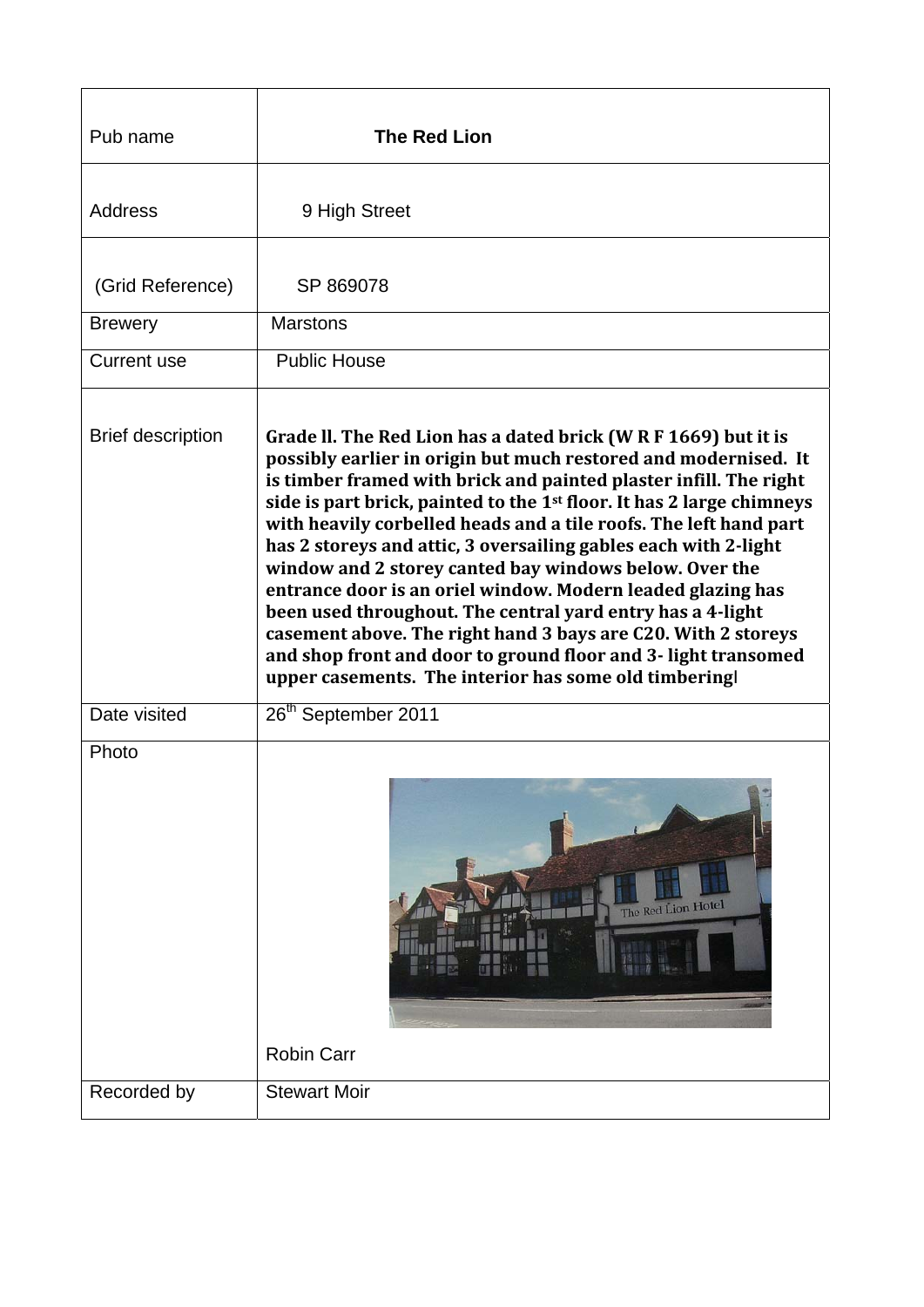| The Red Lion<br>Name                                            |  |  |
|-----------------------------------------------------------------|--|--|
| Alternative Names Lyon. Golden Lion. White Horse. Black Swan    |  |  |
| Date opened & Closed <1670 Still Public House                   |  |  |
| Register of Ale House Keepers Lion 1797 Henry Grimsdale         |  |  |
| Licensed Victuallers 1753 - 1828                                |  |  |
|                                                                 |  |  |
| Petty Sessions Records Ale House 1882 - 1960                    |  |  |
| 1872 Return. First Licensed & Owner<br>Over 50 years Col. Smith |  |  |
| Trade Directories 1823 - 1939                                   |  |  |
| Owner Rev. A Smith Occupier J S Holland<br>1910 Survey          |  |  |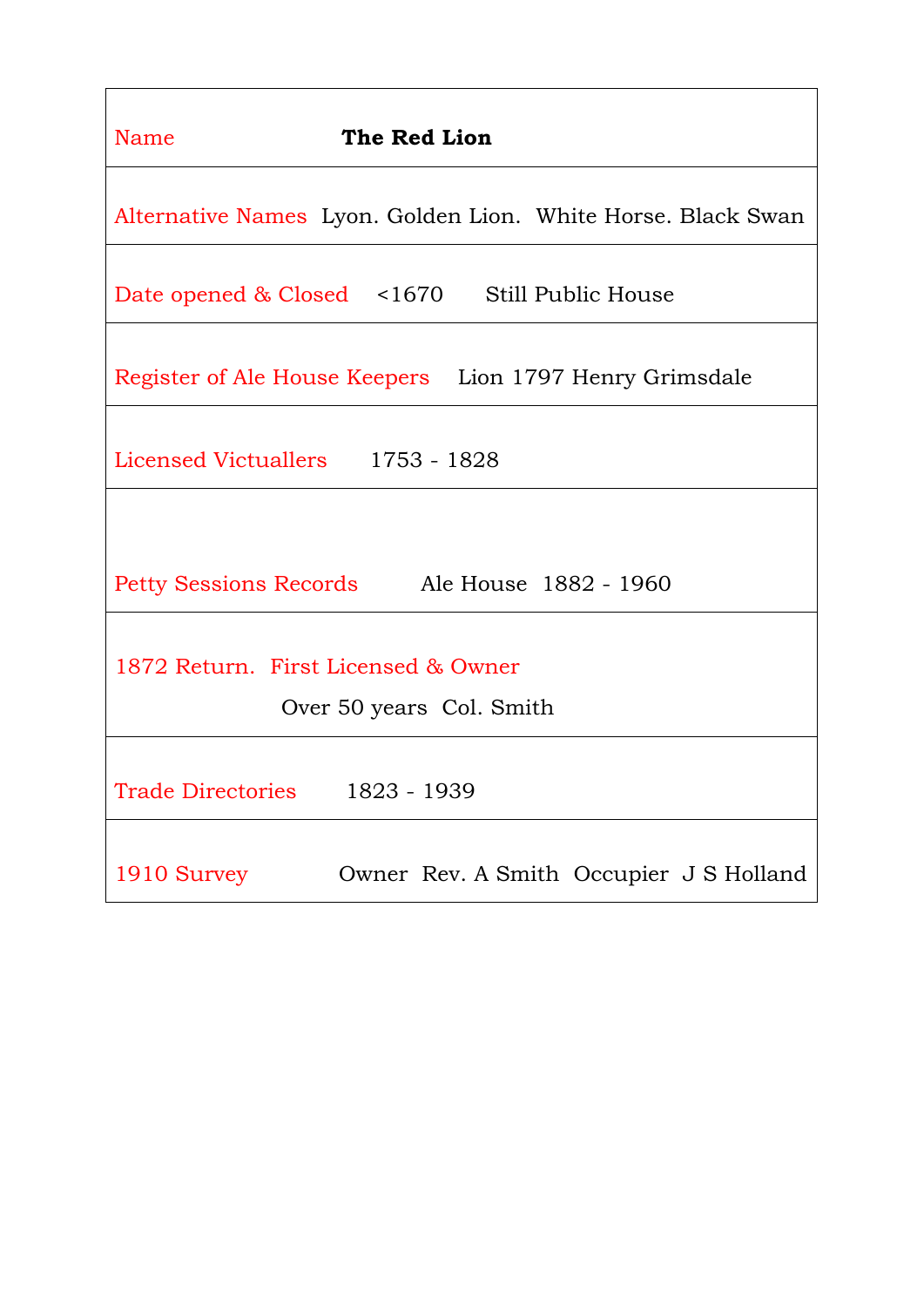| Pub name                 | <b>Rose &amp; Crown</b>                                                                                                                                                                                                                                                                            |
|--------------------------|----------------------------------------------------------------------------------------------------------------------------------------------------------------------------------------------------------------------------------------------------------------------------------------------------|
| <b>Address</b>           | Old Tring Road. Wendover                                                                                                                                                                                                                                                                           |
| Grid Reference)          | SP 874083                                                                                                                                                                                                                                                                                          |
| <b>Brewery</b>           | <b>Free House</b>                                                                                                                                                                                                                                                                                  |
| Current use              | <b>Public House</b>                                                                                                                                                                                                                                                                                |
| <b>Brief description</b> | Stucco. 3 Windows above, with 5 below with space between Nos. 3<br>and 4 indicating the original entrance was probably here.  Door now at<br>L.H end in single storey extension.<br>Gable end roof with single chimney on L.H side Semi-detached, one<br>of a row of 4, the others being cottages. |
| Date visited             | 28/9/2011                                                                                                                                                                                                                                                                                          |
| Photo                    | THE ROSE & CROWN<br>₩<br>$\mathbb H$<br>Valerie Moir                                                                                                                                                                                                                                               |
| Recorded by              | <b>Stewart Moir</b>                                                                                                                                                                                                                                                                                |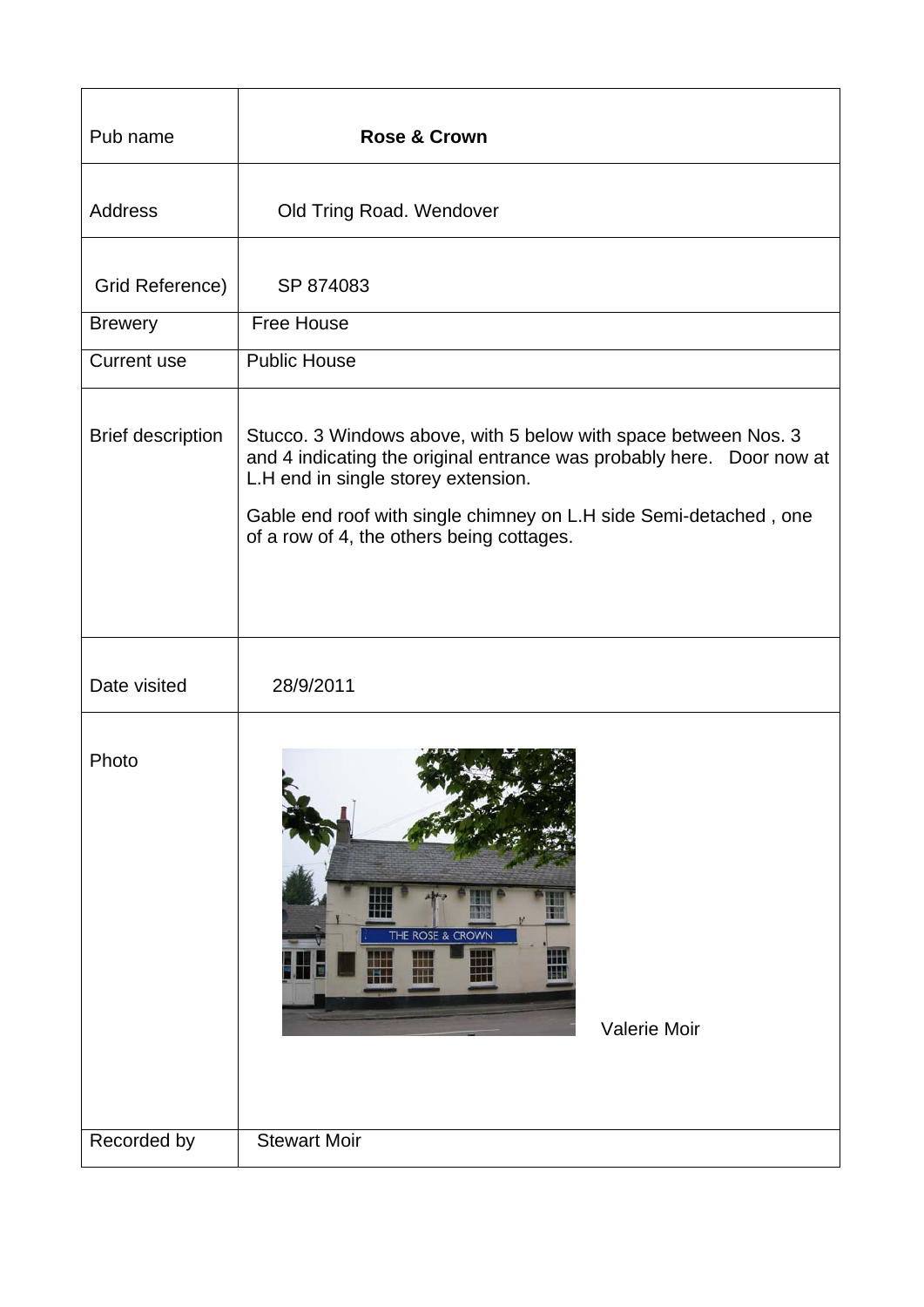| Name                                          | Rose & Crown                            |
|-----------------------------------------------|-----------------------------------------|
| <b>Alternative Name</b>                       |                                         |
| Date Opened & Closed 1865 Still Public House  |                                         |
| Register of Ale House Keepers                 |                                         |
| <b>Licensed Victuallers</b>                   |                                         |
| Petty Sessions Records Beer House 1882 - 1960 |                                         |
| 1872 Return. First Licensed & Owner           | 1865 George Croft. Wendover             |
| <b>Trade Directories</b>                      |                                         |
| 1910 Survey                                   | Owner. Wellers.<br>Occupier. W Franklin |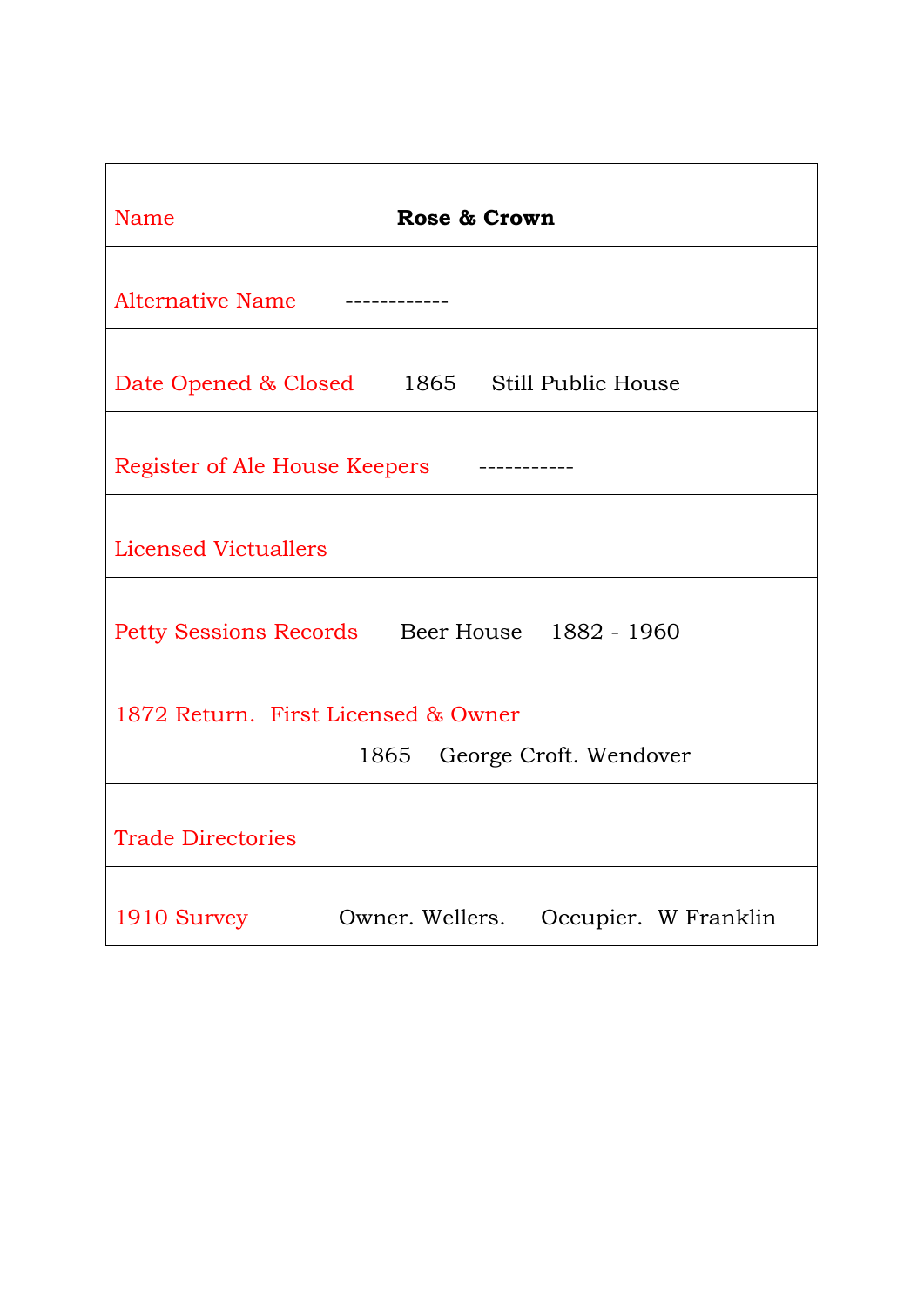| Pub name                 | <b>Shoulder of Mutton</b>                                                                                                                                                                                                                                                                                                                                                                                                                                                                                                                                                                                                                                                                                                                                                                                            |
|--------------------------|----------------------------------------------------------------------------------------------------------------------------------------------------------------------------------------------------------------------------------------------------------------------------------------------------------------------------------------------------------------------------------------------------------------------------------------------------------------------------------------------------------------------------------------------------------------------------------------------------------------------------------------------------------------------------------------------------------------------------------------------------------------------------------------------------------------------|
| Address                  | 20 Pound Street                                                                                                                                                                                                                                                                                                                                                                                                                                                                                                                                                                                                                                                                                                                                                                                                      |
| (Grid Reference)         | SP 866077                                                                                                                                                                                                                                                                                                                                                                                                                                                                                                                                                                                                                                                                                                                                                                                                            |
| <b>Brewery</b>           | <b>Free House</b>                                                                                                                                                                                                                                                                                                                                                                                                                                                                                                                                                                                                                                                                                                                                                                                                    |
| <b>Current use</b>       | <b>Public House</b>                                                                                                                                                                                                                                                                                                                                                                                                                                                                                                                                                                                                                                                                                                                                                                                                  |
| <b>Brief description</b> |                                                                                                                                                                                                                                                                                                                                                                                                                                                                                                                                                                                                                                                                                                                                                                                                                      |
|                          | Grade II Hotel formed from two C18 houses incorporating<br>earlier timber framed fabric. Red brick with tiled roof and left<br>hand house is higher with flanking chimneys with panels, front<br>parapet and 2 flat roofed dormers. Right hand house has lower<br>roof with moulded wood eaves cornice. Left house has 1 <sup>st</sup> floor<br>band and 5 bays of sash windows with flat gauged brick arches,<br>central door in C20 glazed porch, 2 sashes to right hand 3 light<br>window and narrow sash to left hand. The house to the right has 3<br>bays, 4 pane upper sash windows and a 3 pane central sash, a<br>central early C20 door set in older wood doorcase with pilasters<br>and a flat roof flanked by tripartite sashes with gauged flat<br>arches. Right hand gable has exposed timber framing. |
| Date visited             | 5 <sup>th</sup> December 2010                                                                                                                                                                                                                                                                                                                                                                                                                                                                                                                                                                                                                                                                                                                                                                                        |
| Photo                    | Đ<br>Rimala<br><b>Robin Carr</b>                                                                                                                                                                                                                                                                                                                                                                                                                                                                                                                                                                                                                                                                                                                                                                                     |
| Recorded by              | Valerie Moir                                                                                                                                                                                                                                                                                                                                                                                                                                                                                                                                                                                                                                                                                                                                                                                                         |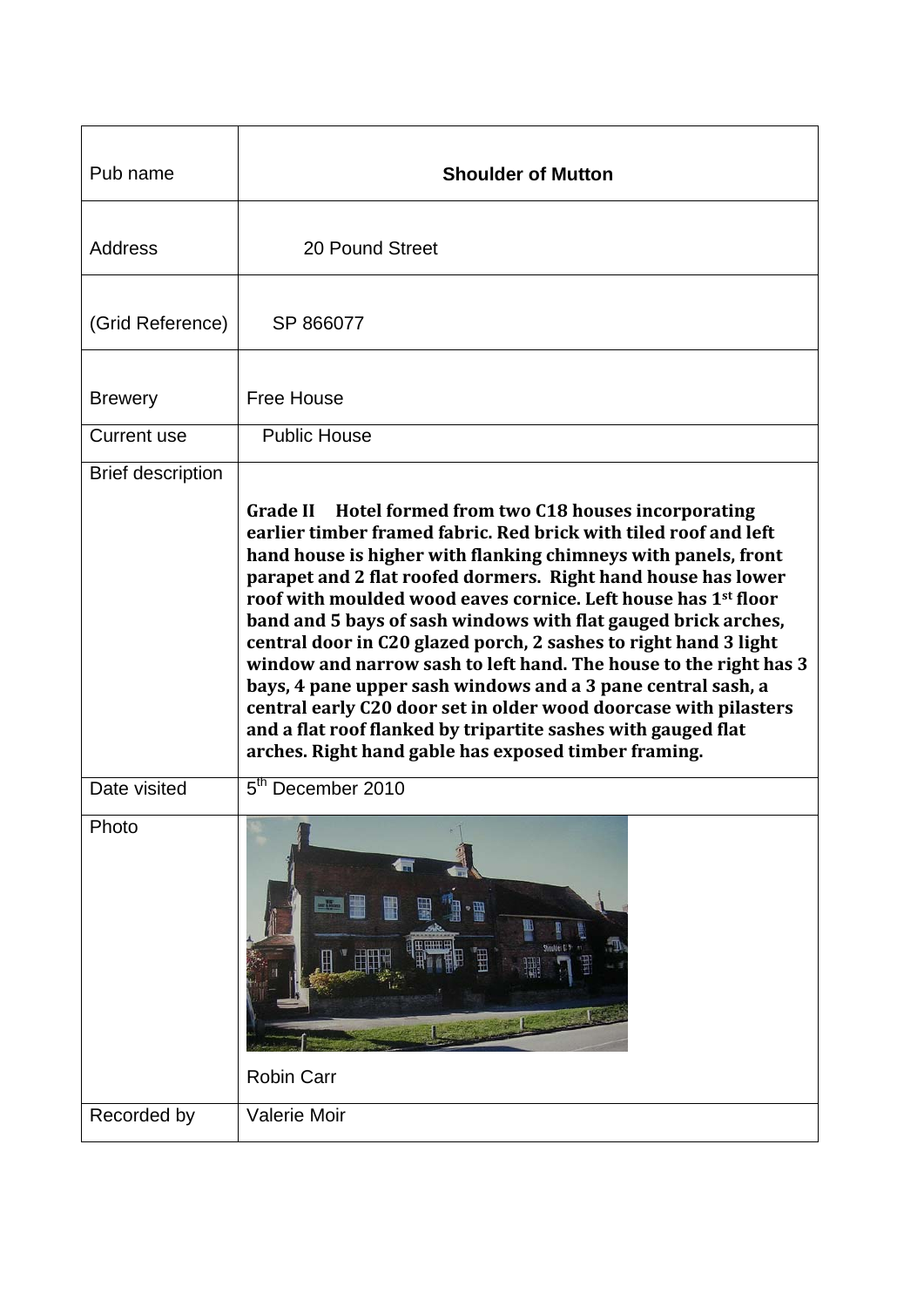| <b>Shoulder of Mutton</b><br><b>Name</b>                        |  |
|-----------------------------------------------------------------|--|
| Alternative Name Railway Hotel 1903 - 1958                      |  |
| Date Opened & Closed <1753 Still Public House                   |  |
| Register of Ale House Keepers 1797 Richard Hopcraft             |  |
| Licensed Victuallers 1753 - 1828                                |  |
| Petty Sessions Records Ale House 1882 - 1960                    |  |
| 1872 Return. First Licensed & Owner<br>Over 50 years Col. Smith |  |
| Trade Directories 1823 - 1939                                   |  |
| 1910 Survey Owner. Rev A Smith Occupier. F Pedel                |  |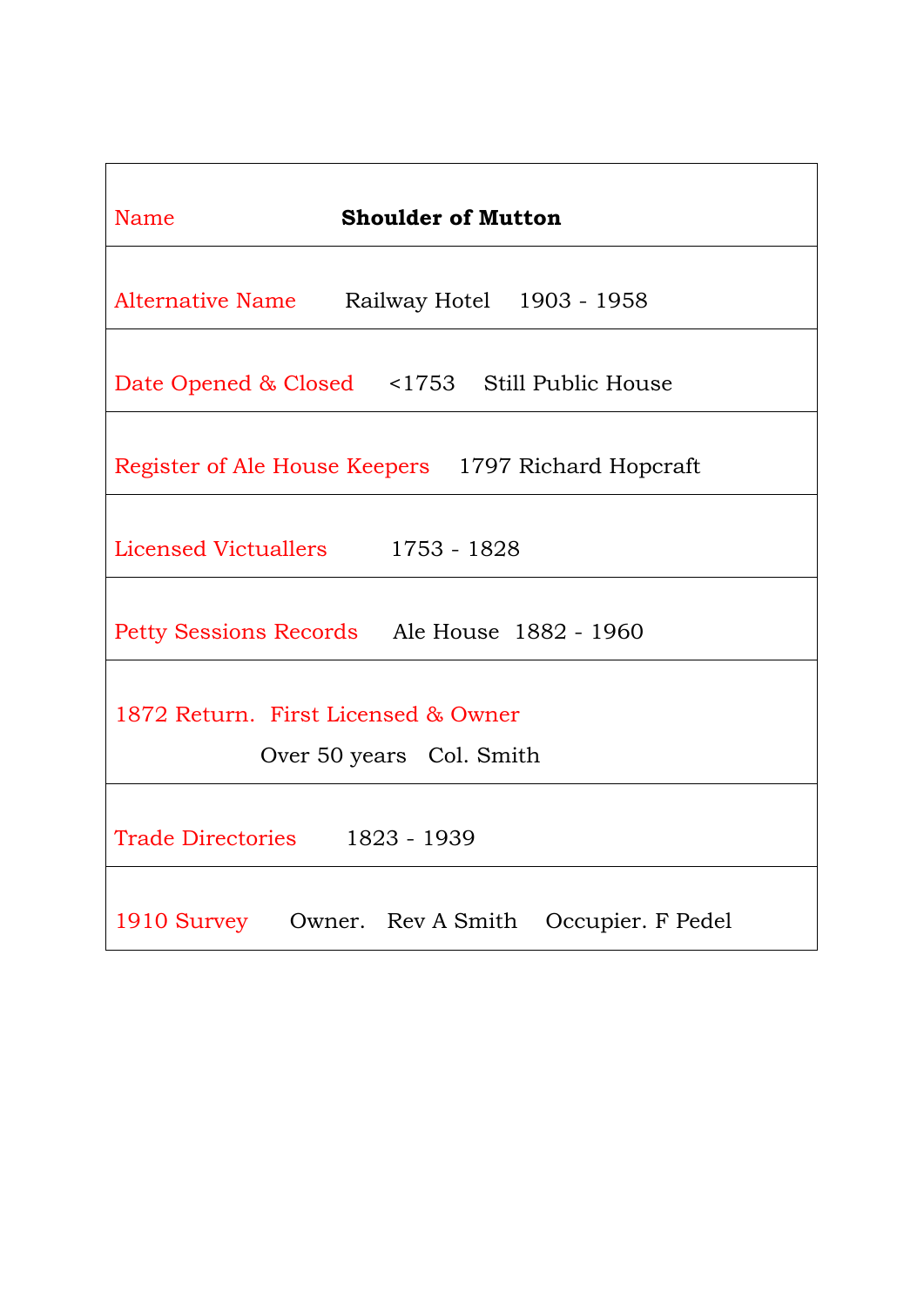| Name                     | <b>White Swan</b>                                                                                                                                                                                                                                                                                                                                                                                                                     |
|--------------------------|---------------------------------------------------------------------------------------------------------------------------------------------------------------------------------------------------------------------------------------------------------------------------------------------------------------------------------------------------------------------------------------------------------------------------------------|
| <b>Address</b>           | 18 High Street. Wendover                                                                                                                                                                                                                                                                                                                                                                                                              |
| <b>Grid Reference</b>    | SP 869078                                                                                                                                                                                                                                                                                                                                                                                                                             |
| <b>Brewery</b>           | <b>Free House</b>                                                                                                                                                                                                                                                                                                                                                                                                                     |
| <b>Current use</b>       | <b>Public House</b>                                                                                                                                                                                                                                                                                                                                                                                                                   |
| <b>Brief description</b> | North side of High Street. Grade II listed, C17 altered early C19. Painted<br>stucco, slate roof, 2 storeys, 1 upper sash window, ground floor has<br>continuous moulded lintel over 4-light window and recessed 6 panel<br>door to right hand side. Exit and cellar trap door in Back Street. The<br>White Swan & Two Brewers were two separate public Houses, adjacent<br>to each other until approx. 1990. See entry for Rossini's |
| Date visited             | 7 <sup>th</sup> August 2011                                                                                                                                                                                                                                                                                                                                                                                                           |
| Photo                    | <b>Robin Carr</b>                                                                                                                                                                                                                                                                                                                                                                                                                     |
| Recorded by              | Valerie Moir                                                                                                                                                                                                                                                                                                                                                                                                                          |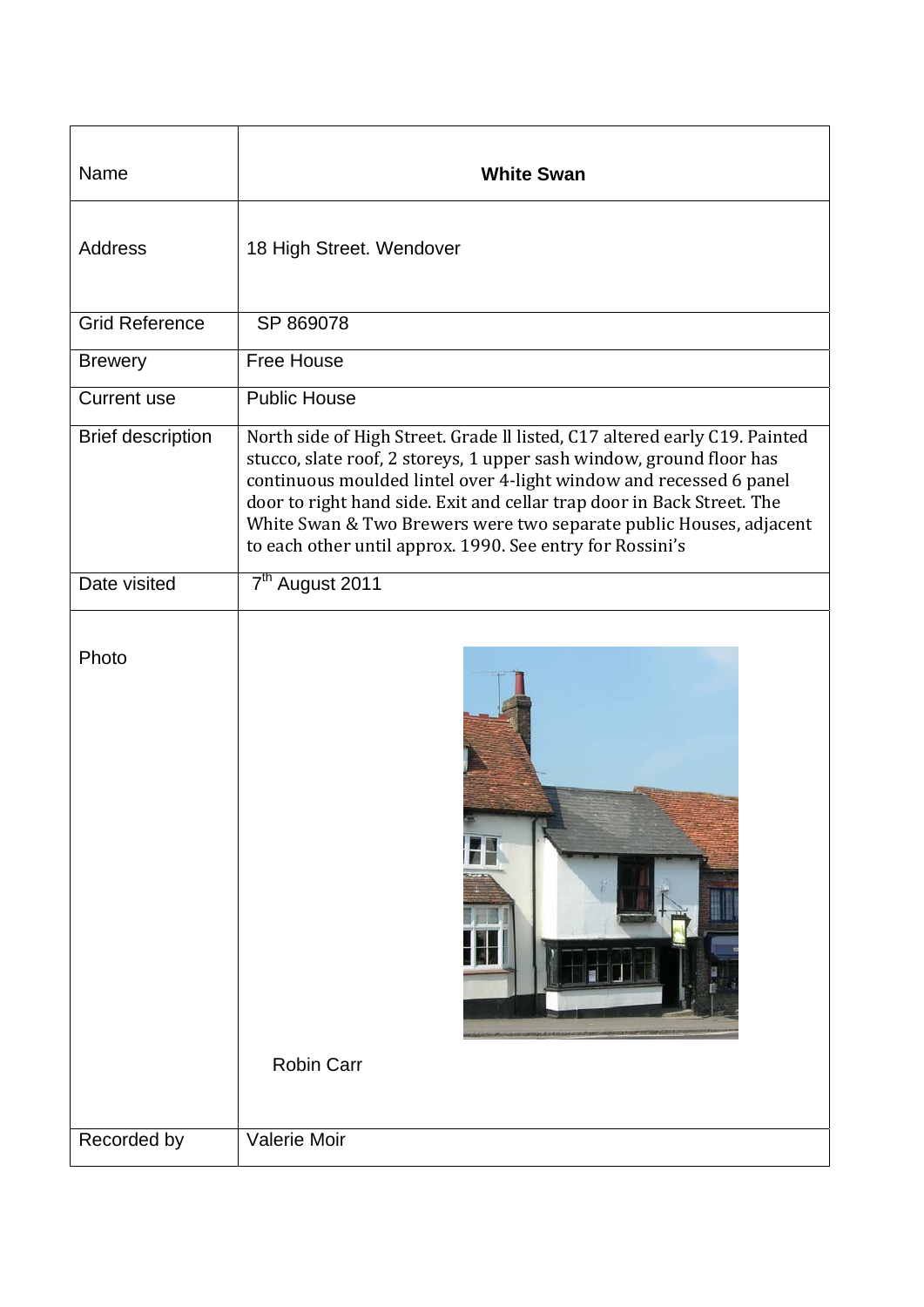| <b>White Swan</b><br>Name                                    |
|--------------------------------------------------------------|
| Alternative Name<br>Swan & Brewers                           |
| Date Opened & Closed <1753 as White Swan. Still Public House |
| Register of Ale House Keepers 1797                           |
| Licensed Victuallers as White Swan 1753 - 1828               |
| Petty Sessions Records Ale House 1882 - 1960                 |
| 1872 Return. First Licensed & Owner                          |
| Over 50 years E M Lucas. Rowsham                             |
| Trade Directories as White Swan 1823 - 1939                  |
| 1910 Survey                                                  |
| Owner. Aylesbury Brewery. Occupier. James Tarry              |

 $\mathsf{l}$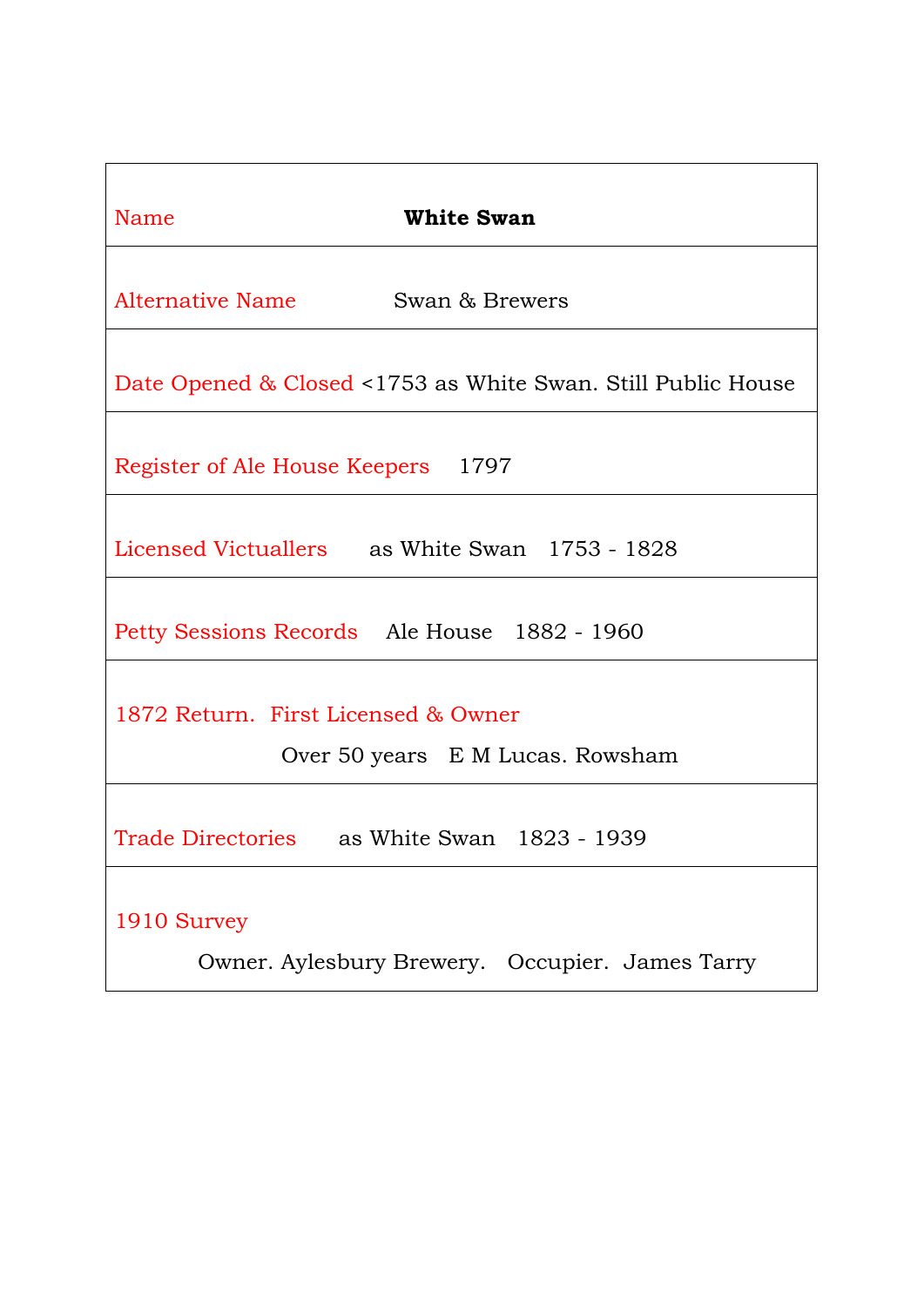| Pub name          | The Village Gate                                                                                                                                                                                                                                                                                                                                                                                                                                                                                                                                                      |
|-------------------|-----------------------------------------------------------------------------------------------------------------------------------------------------------------------------------------------------------------------------------------------------------------------------------------------------------------------------------------------------------------------------------------------------------------------------------------------------------------------------------------------------------------------------------------------------------------------|
| Address           | Aylesbury Road, Worlds End, Wendover                                                                                                                                                                                                                                                                                                                                                                                                                                                                                                                                  |
| Grid Reference    | SP 860092                                                                                                                                                                                                                                                                                                                                                                                                                                                                                                                                                             |
| <b>Brewery</b>    | Free House                                                                                                                                                                                                                                                                                                                                                                                                                                                                                                                                                            |
| Current use       | Public House                                                                                                                                                                                                                                                                                                                                                                                                                                                                                                                                                          |
| Brief description | C18th cent. 3 bay original section with 2 story extension on the left hand<br>end and later additions on the right. 2 bay windows are on original<br>section and 1 on left hand extension. A brick chimney is on each end of<br>the original section. The front door is in front of the porch. There are<br>three casement windows upstairs and two dormer windows in the roof.<br>The extension has one bay window and one casement window upstairs<br>with a blank wall between the extension windows and the original<br>windows. The front is all rendered white. |
| Date visited      | $23rd$ September 2011                                                                                                                                                                                                                                                                                                                                                                                                                                                                                                                                                 |
| Photo             | Valerie Moir                                                                                                                                                                                                                                                                                                                                                                                                                                                                                                                                                          |
| Recorded by       | Stewart Moir and Robin Carr                                                                                                                                                                                                                                                                                                                                                                                                                                                                                                                                           |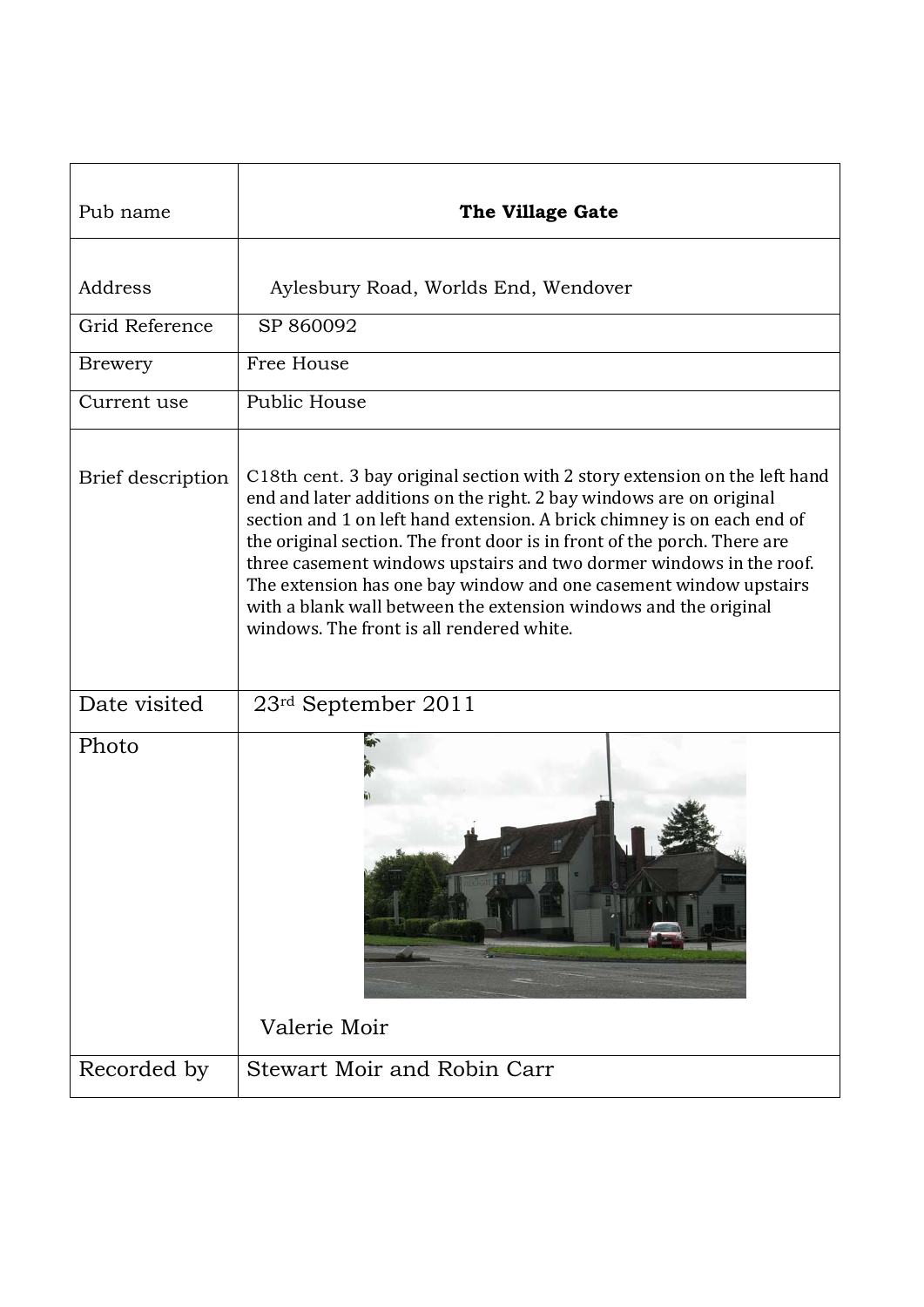| Name<br>The Village Gate                                                |  |
|-------------------------------------------------------------------------|--|
| Alternative Name Marquis of Granby 1763 - 2010                          |  |
| Date Opened & Closed 1763 Still Public House                            |  |
| Register of Ale House Keepers as Marquis of Granby 1797<br>William Ives |  |
| Licensed Victuallers<br>as Marquis of Granby 1763 - 1828                |  |
| Petty Sessions Records as Marquis of Granby<br>Ale House 1882 - 1960    |  |
| 1872 Return. First Licensed & Owner<br>Over 50 years Messrs Parrott     |  |
| Trade Directories as Marquis of Granby 1850 - 1939                      |  |
| 1910 Survey Owner A B C. Occupier. J Spittles                           |  |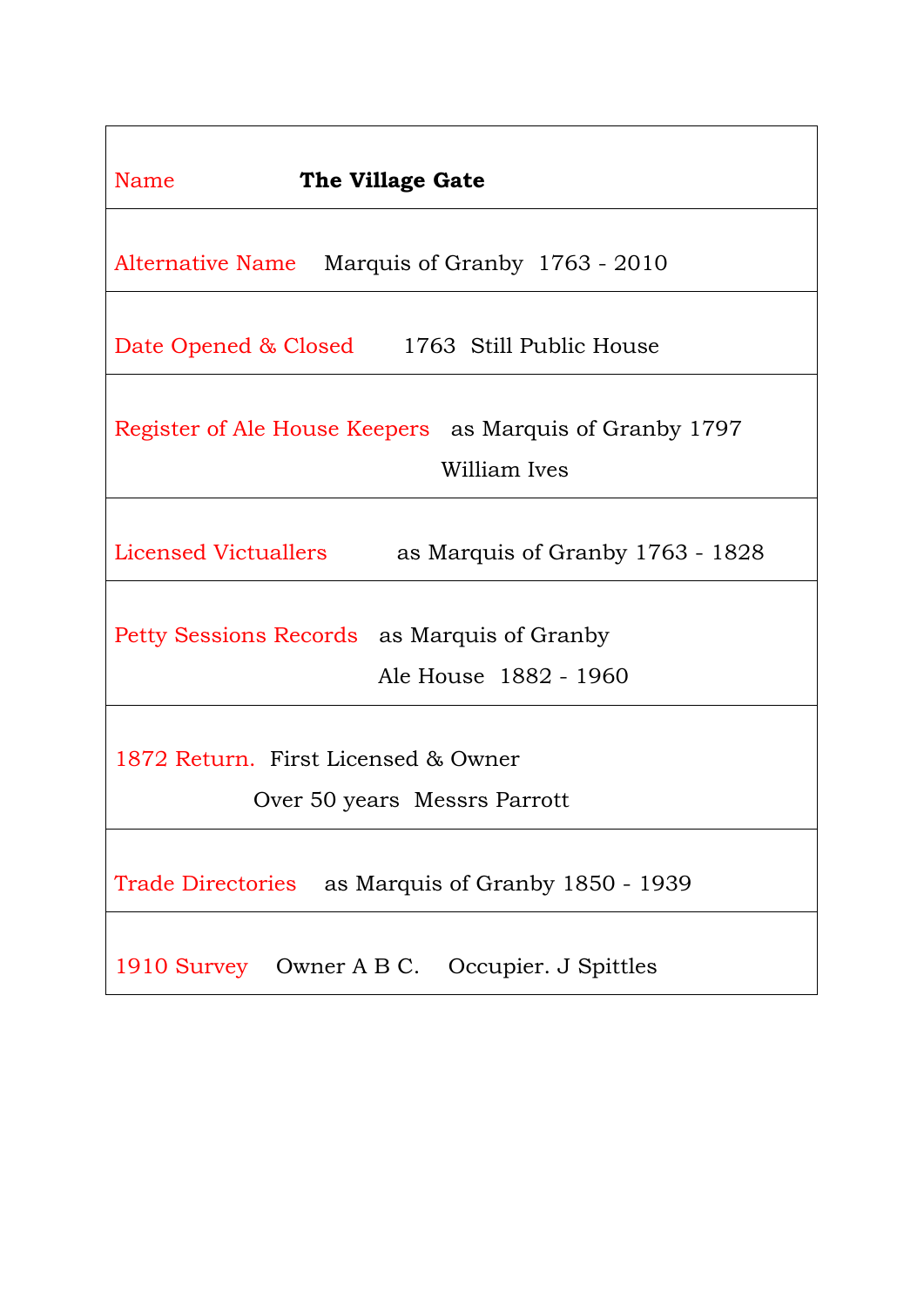# Former Public Houses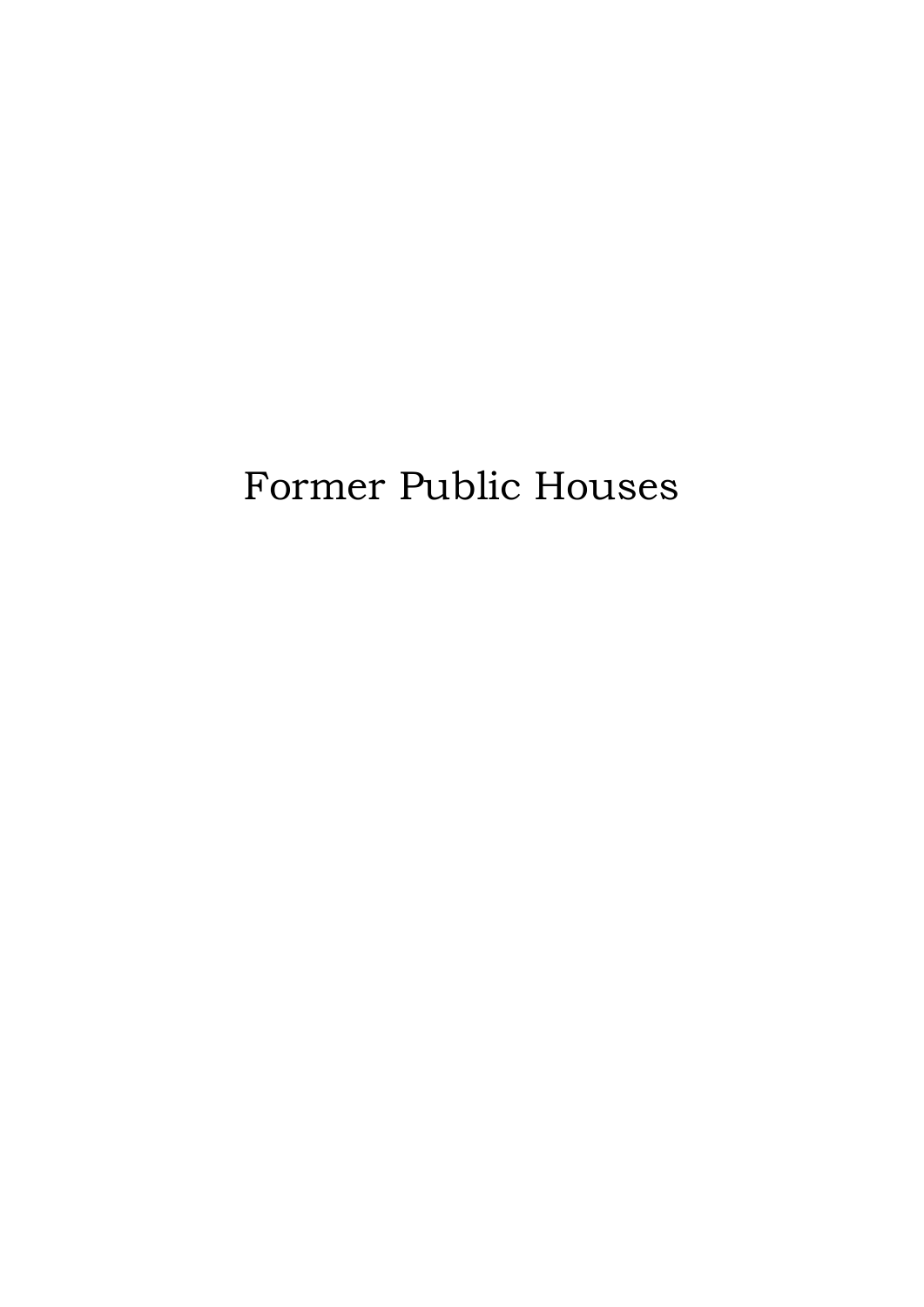| Pub Name                 | <b>Kings Head</b>                                                                                                                                                                                                                                                                                                                                                                                                                                                                                     |
|--------------------------|-------------------------------------------------------------------------------------------------------------------------------------------------------------------------------------------------------------------------------------------------------------------------------------------------------------------------------------------------------------------------------------------------------------------------------------------------------------------------------------------------------|
| <b>Present Name</b>      | No 1                                                                                                                                                                                                                                                                                                                                                                                                                                                                                                  |
| Address                  | No 1 High Street.<br>Later moved to 21 High Street and demolished.                                                                                                                                                                                                                                                                                                                                                                                                                                    |
| <b>Grid Reference</b>    | SP 868078                                                                                                                                                                                                                                                                                                                                                                                                                                                                                             |
| <b>Brewery</b>           | N/A                                                                                                                                                                                                                                                                                                                                                                                                                                                                                                   |
| Current use              | No1 is a Shop                                                                                                                                                                                                                                                                                                                                                                                                                                                                                         |
| <b>Brief description</b> | "Number One" Early Kings Head. Grade II C16 altered C17/18. Timber<br>framed with brick infilling, rendered to front. Old tiled roof, 2-storeys.<br>Three 4-light leaded casements to 1 <sup>st</sup> floor. Plain shopfront to ground<br>floor. A vertical strip of modern brickwork at N end of wall suggests that<br>the front formerly had an overhanging upper storey. The plain gable end<br>of brick and beams are all rendered white.<br>Later site demolished apart from one gable and door. |
| Date visited             |                                                                                                                                                                                                                                                                                                                                                                                                                                                                                                       |
| Photo                    | <b>Valerie Moir</b><br><b>Robin Carr</b>                                                                                                                                                                                                                                                                                                                                                                                                                                                              |
| Recorded by              | Valerie Moir and Robin Carr                                                                                                                                                                                                                                                                                                                                                                                                                                                                           |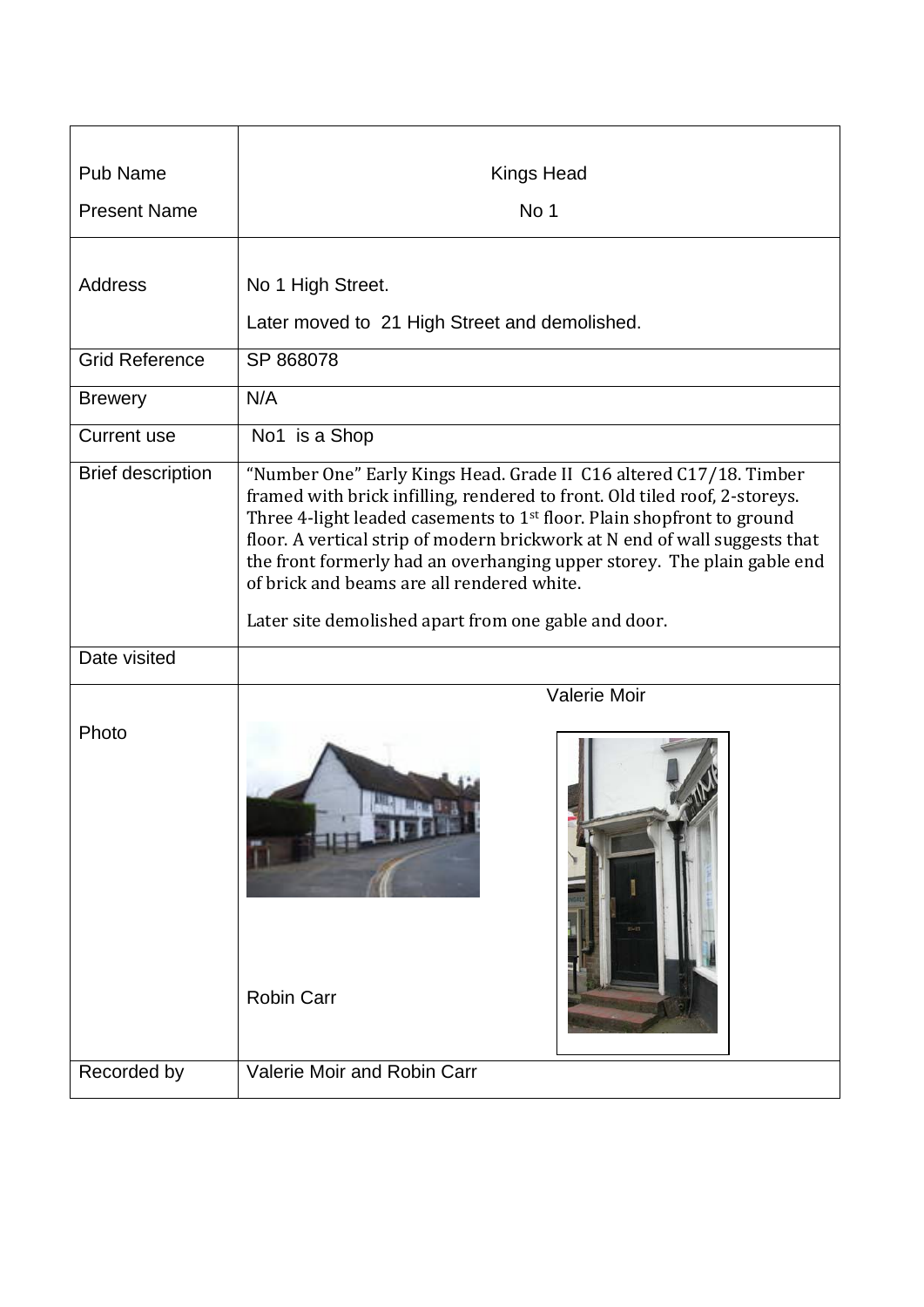| Name<br><b>Kings Head</b>                                                    |
|------------------------------------------------------------------------------|
| Alternative Name<br>Number 1 Early site now a shop.<br>Later site demolished |
| Date Opened & Closed <1741 - 1963                                            |
| Register of Ale House Keepers 1797 John Prickett                             |
| 1753 - 1828<br>Licensed Victuallers                                          |
| Petty Sessions Records Beer House 1882 - 1963                                |
| 1872 Return. First Licensed & Owner  Over 50 years Col. Smith                |
| <b>Trade Directories</b><br>$1823 - 1899 + 1939$                             |
| 1910 Survey                                                                  |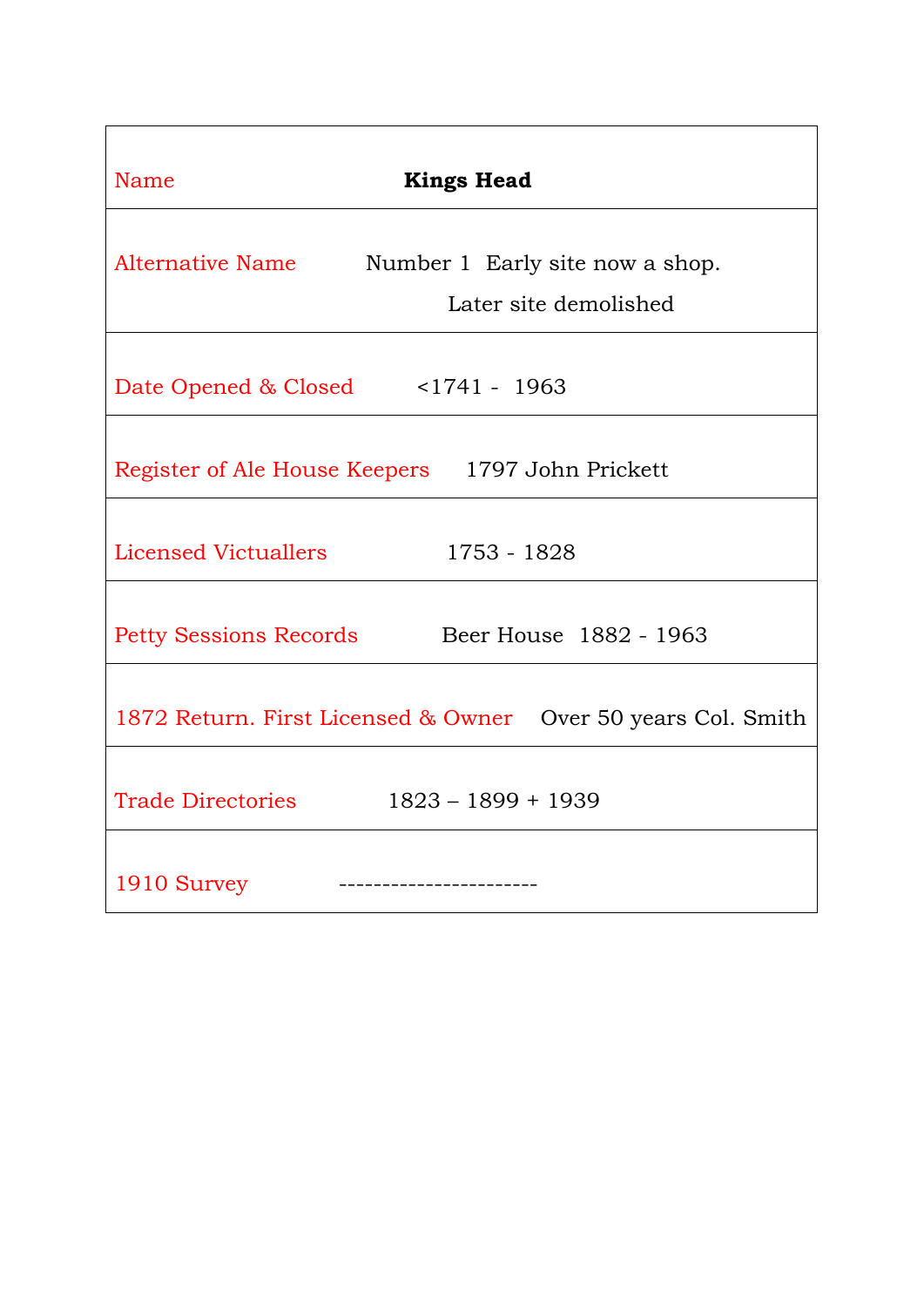| Pub name                 | <b>Maidenhead</b>                                                                                                                                                                                                                                                                                                                                                                                                                                                                                                                                                                                                                                                                                                                                              |
|--------------------------|----------------------------------------------------------------------------------------------------------------------------------------------------------------------------------------------------------------------------------------------------------------------------------------------------------------------------------------------------------------------------------------------------------------------------------------------------------------------------------------------------------------------------------------------------------------------------------------------------------------------------------------------------------------------------------------------------------------------------------------------------------------|
| <b>Present Name</b>      | <b>Old Corner House</b>                                                                                                                                                                                                                                                                                                                                                                                                                                                                                                                                                                                                                                                                                                                                        |
|                          |                                                                                                                                                                                                                                                                                                                                                                                                                                                                                                                                                                                                                                                                                                                                                                |
| <b>Address</b>           | <b>Back Street, Wendover</b>                                                                                                                                                                                                                                                                                                                                                                                                                                                                                                                                                                                                                                                                                                                                   |
| <b>Grid Reference</b>    | SP 870079                                                                                                                                                                                                                                                                                                                                                                                                                                                                                                                                                                                                                                                                                                                                                      |
| <b>Brewery</b>           | N/A                                                                                                                                                                                                                                                                                                                                                                                                                                                                                                                                                                                                                                                                                                                                                            |
| Current use              | 3 Houses                                                                                                                                                                                                                                                                                                                                                                                                                                                                                                                                                                                                                                                                                                                                                       |
| <b>Brief description</b> | Grade II. C 18 brick with gauged brick arches, some with soffits cut in<br>ornamental patterns. Old tiled roof hipped at corner, brick chimneys,<br>moulded wood eaves. 2 storeys on high plinth, former attic (dormers<br>removed in 1975). Front with 5 wide bays each containing 2 windows<br>separated by narrow recesses, except central bay which has carriage arch<br>now filled in with window to ground floor, below 1st floor flanked by 2<br>narrow brick recesses. Flank elevation to Back Street three bays. The bay<br>nearest the main road has 1 sash window and 3 blank windows. The<br>middle bay has a sash window at mezzanine level. The third bay has a<br>ground floor sash window and a 3 piece casement on the 1 <sup>st</sup> floor. |
| Date visited             |                                                                                                                                                                                                                                                                                                                                                                                                                                                                                                                                                                                                                                                                                                                                                                |
| Photo                    | m<br>$\mathbf{m}$<br><b>TIP IIP</b><br>H<br>T<br>H<br>H<br>H<br>Щ<br>₩<br>H<br>Ħ<br><b>Robin Carr</b>                                                                                                                                                                                                                                                                                                                                                                                                                                                                                                                                                                                                                                                          |
| Recorded by              | <b>Stewart Moir and Robin Carr</b>                                                                                                                                                                                                                                                                                                                                                                                                                                                                                                                                                                                                                                                                                                                             |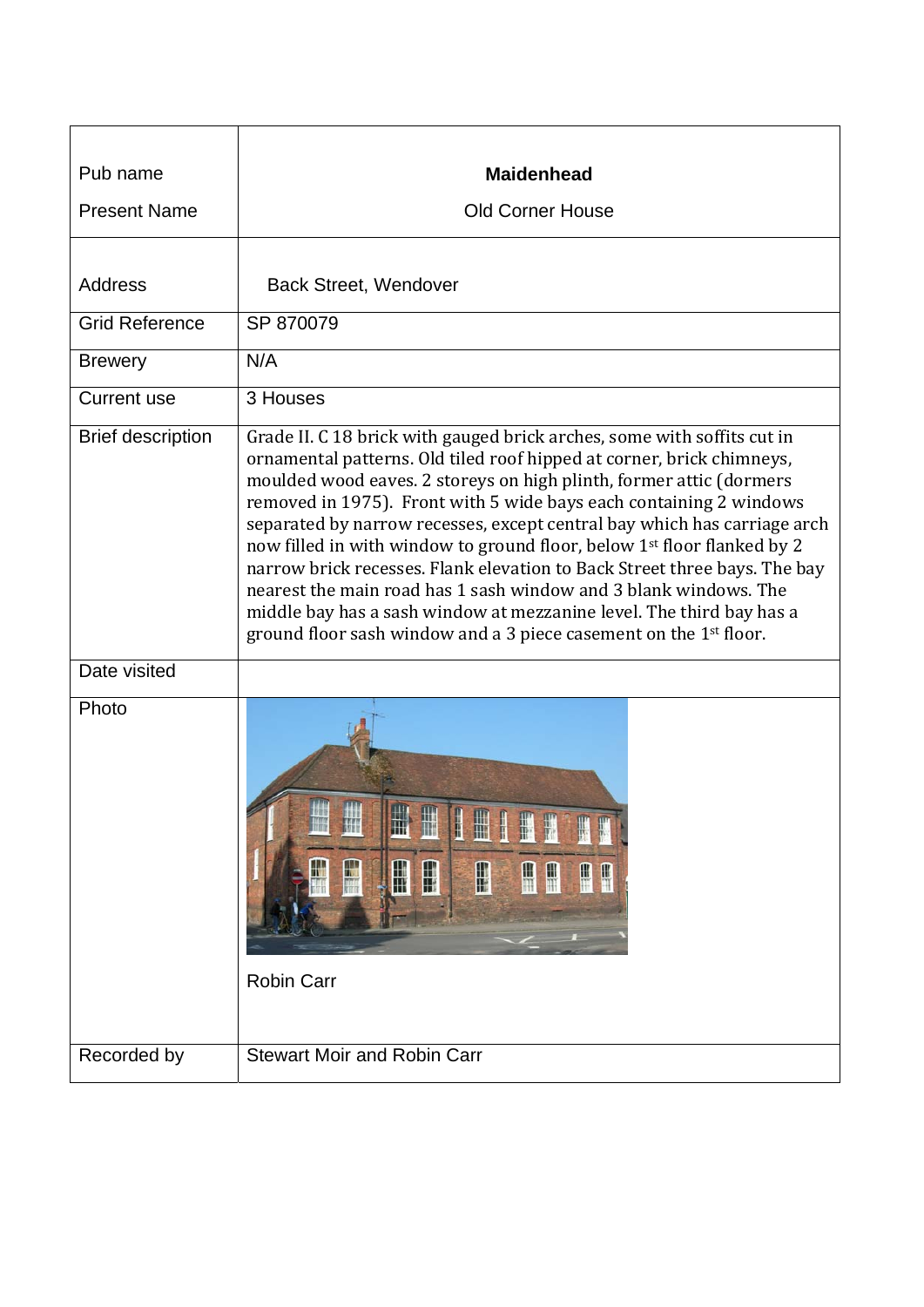| <b>Maidenhead</b><br>Name                                           |  |
|---------------------------------------------------------------------|--|
| Alternative Name Corner House Hotel. Old Corner House.              |  |
| Date Opened & Closed <1514 - 1785<br>Corner House Hotel closed 1970 |  |
| Register of Ale House Keepers ---------------------                 |  |
| Licensed Victuallers Maidenhead 1753 - 1785                         |  |
| <b>Petty Sessions Records</b>                                       |  |
| 1872 Return. First Licensed & Owner -------------                   |  |
| Trade Directories Corner House Hotel 1935 - 1939                    |  |
| 1910 Survey<br>---------------------------                          |  |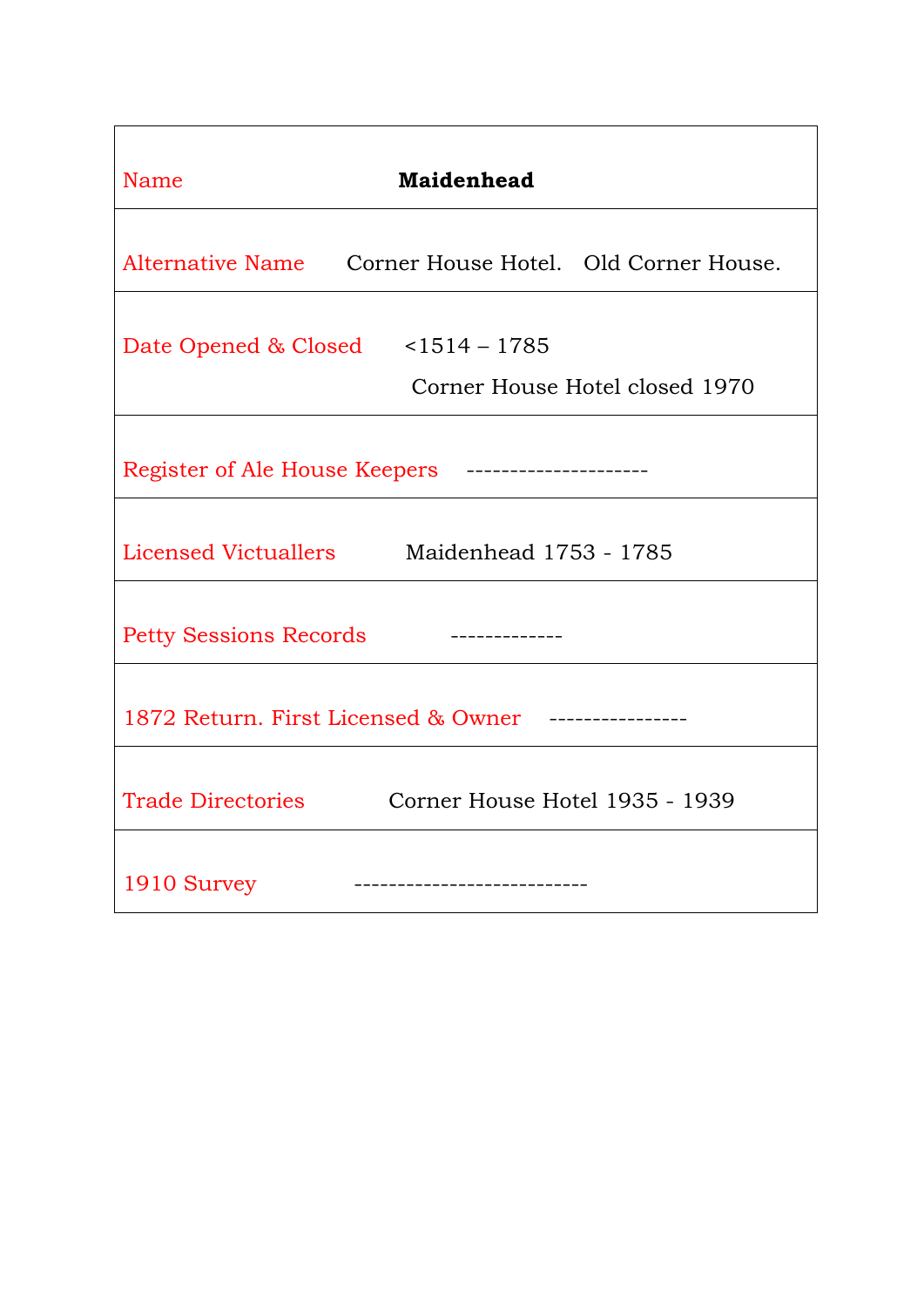| Pub name                 | <b>The Nags Head</b>                                                                                                                                                              |
|--------------------------|-----------------------------------------------------------------------------------------------------------------------------------------------------------------------------------|
| <b>Present Name</b>      | <b>Nags Head Cottage</b>                                                                                                                                                          |
|                          |                                                                                                                                                                                   |
| <b>Address</b>           | 11 Tring Road, Wendover                                                                                                                                                           |
| <b>Grid Reference</b>    | SP 871080                                                                                                                                                                         |
| <b>Brewery</b>           | N/A                                                                                                                                                                               |
| <b>Current use</b>       | <b>Private House</b>                                                                                                                                                              |
| <b>Brief description</b> | Grade II Early C19 with painted rendering, slate roof. Two brick<br>chimneys to left of centre and bay window to ground floor. Semicircular<br>arched entry between No. 9 and 11. |
| Date visited             |                                                                                                                                                                                   |
| Photo                    | <b>Contract</b><br><b>Robin Carr</b><br><b>Stewart Moir</b>                                                                                                                       |
| Recorded by              |                                                                                                                                                                                   |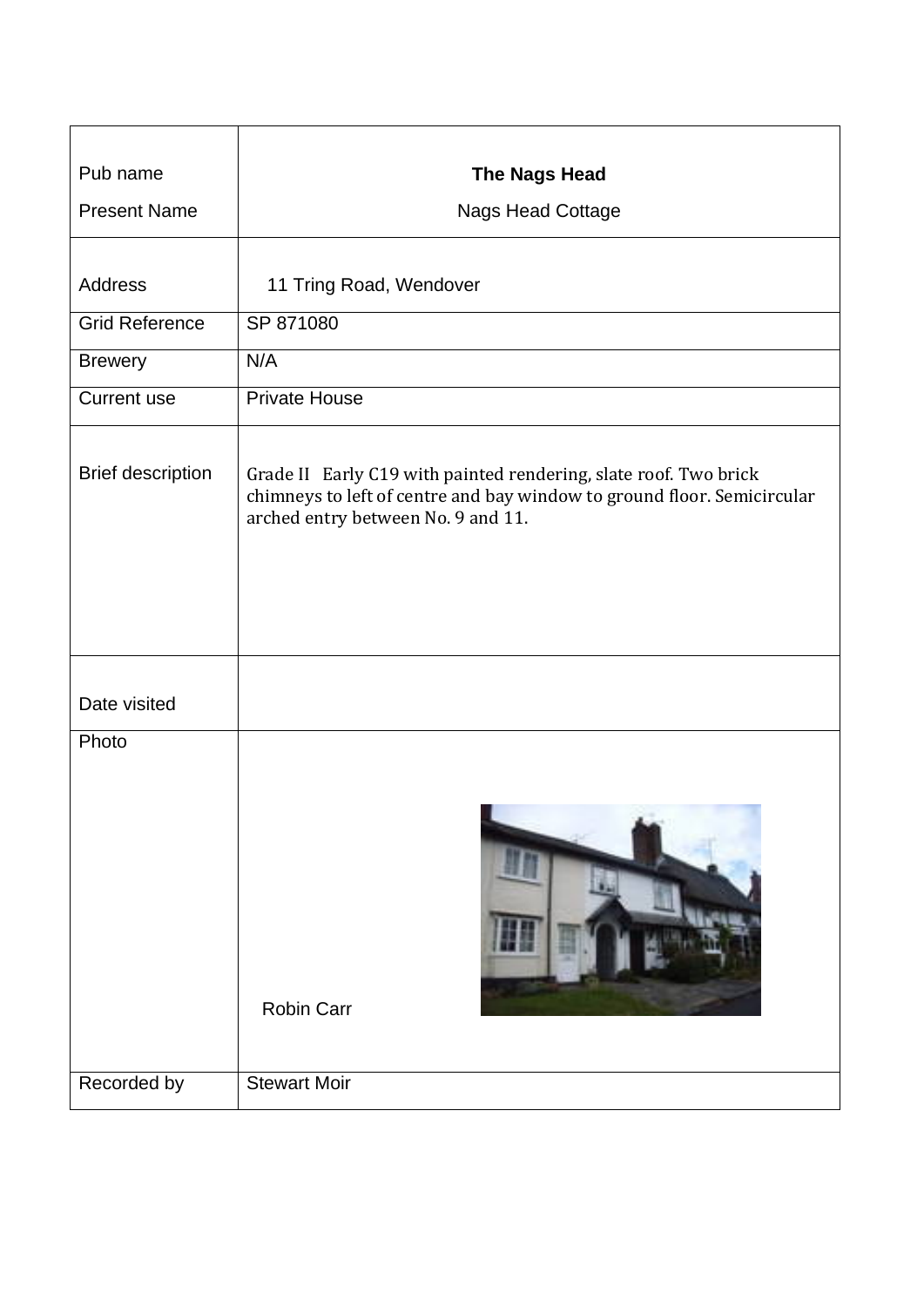| Name<br><b>Nags Head</b>                                           |  |  |
|--------------------------------------------------------------------|--|--|
| Alternative Name Nags Head Cottage                                 |  |  |
| Date Opened & Closed $1852 - 30$ <sup>th</sup> May 1965            |  |  |
| Register of Ale House Keepers ---------                            |  |  |
| Licensed Victuallers<br>------------------                         |  |  |
| Beer House 1882 - 1965<br>Petty Sessions Records                   |  |  |
| 1872 Return. First Licensed & Owner 1852 Thomas Brown.<br>Wendover |  |  |
| <b>Trade Directories</b><br>1891 - 1899                            |  |  |
| 1910 Survey Owner. Weller & Co. Occupier. G Ebeling.               |  |  |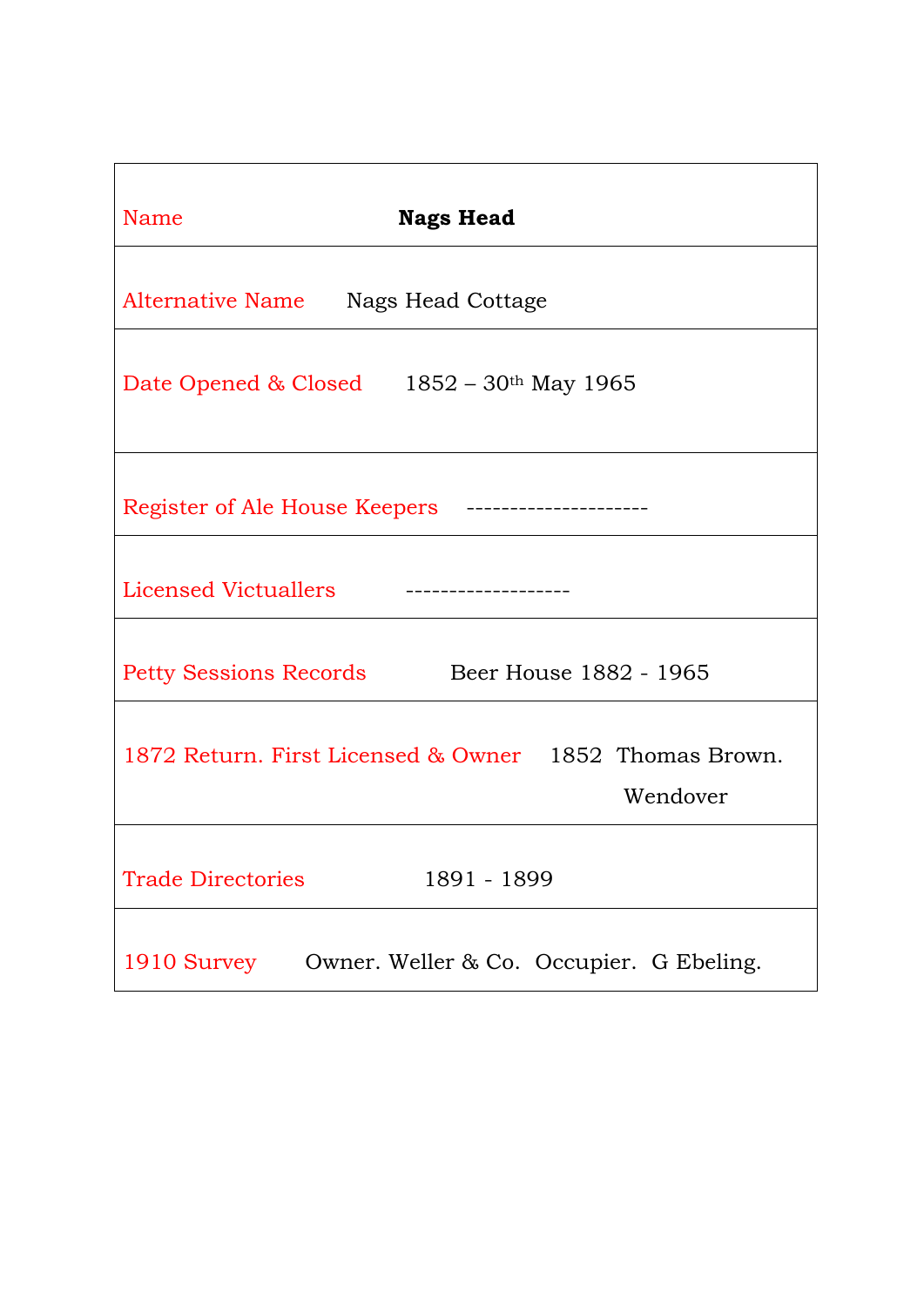| Pub name                 | <b>Two Brewers</b>                                                                                                                                                                                                                                                                                                                                                                             |
|--------------------------|------------------------------------------------------------------------------------------------------------------------------------------------------------------------------------------------------------------------------------------------------------------------------------------------------------------------------------------------------------------------------------------------|
| <b>Present Name</b>      | Rossini's                                                                                                                                                                                                                                                                                                                                                                                      |
|                          |                                                                                                                                                                                                                                                                                                                                                                                                |
| Address                  | 20 High Street                                                                                                                                                                                                                                                                                                                                                                                 |
| <b>Grid Reference</b>    | SP 869078                                                                                                                                                                                                                                                                                                                                                                                      |
| <b>Brewery</b>           | N/A                                                                                                                                                                                                                                                                                                                                                                                            |
| <b>Current use</b>       | Restaurant                                                                                                                                                                                                                                                                                                                                                                                     |
| <b>Brief description</b> | C16 much altered. Timber framed with painted stucco front. Old<br>tiled roof with 5 brick chimneys, 2 small dormers to the R.H. part, 2<br>storeys and attic. Right side has two 4-light upper casements, two<br>C19 canted bays to ground floor flanking modern glazed door with<br>hood on brackets and 2-light casement to R.H. Interior Reported to<br>have truss with arch braced collar. |
| Date visited             |                                                                                                                                                                                                                                                                                                                                                                                                |
| Photo                    | ш<br><b>Robin Carr</b>                                                                                                                                                                                                                                                                                                                                                                         |
| Recorded by              | Valerie Moir                                                                                                                                                                                                                                                                                                                                                                                   |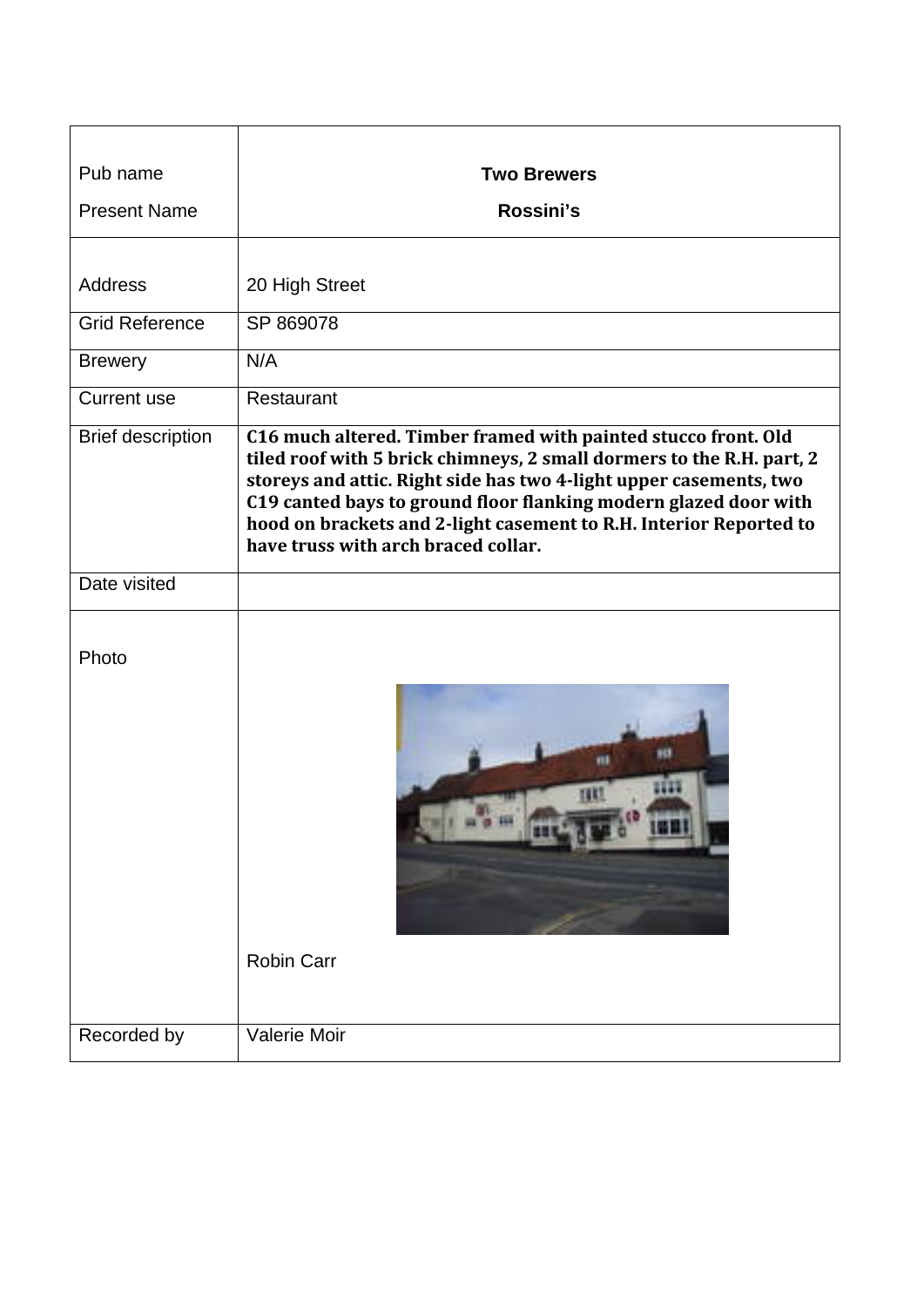| Name                                                            | <b>Two Brewers</b>                   |  |
|-----------------------------------------------------------------|--------------------------------------|--|
| Alternative Name                                                | Rossini's                            |  |
| Date Opened & Closed <1753 approx 1990?                         |                                      |  |
| Register of Ale House Keepers 1797 Hill Dancer                  |                                      |  |
| Licensed Victuallers 1753 - 1828                                |                                      |  |
| Petty Sessions Records Alehouse 1882 - 1960                     |                                      |  |
| 1872 Return. First Licensed & Owner<br>Over 50 years Col. Smith |                                      |  |
| <b>Trade Directories</b>                                        | 1828 - 1939                          |  |
| 1910 Survey                                                     | Owner Col. Smith. Occupier. J Hooper |  |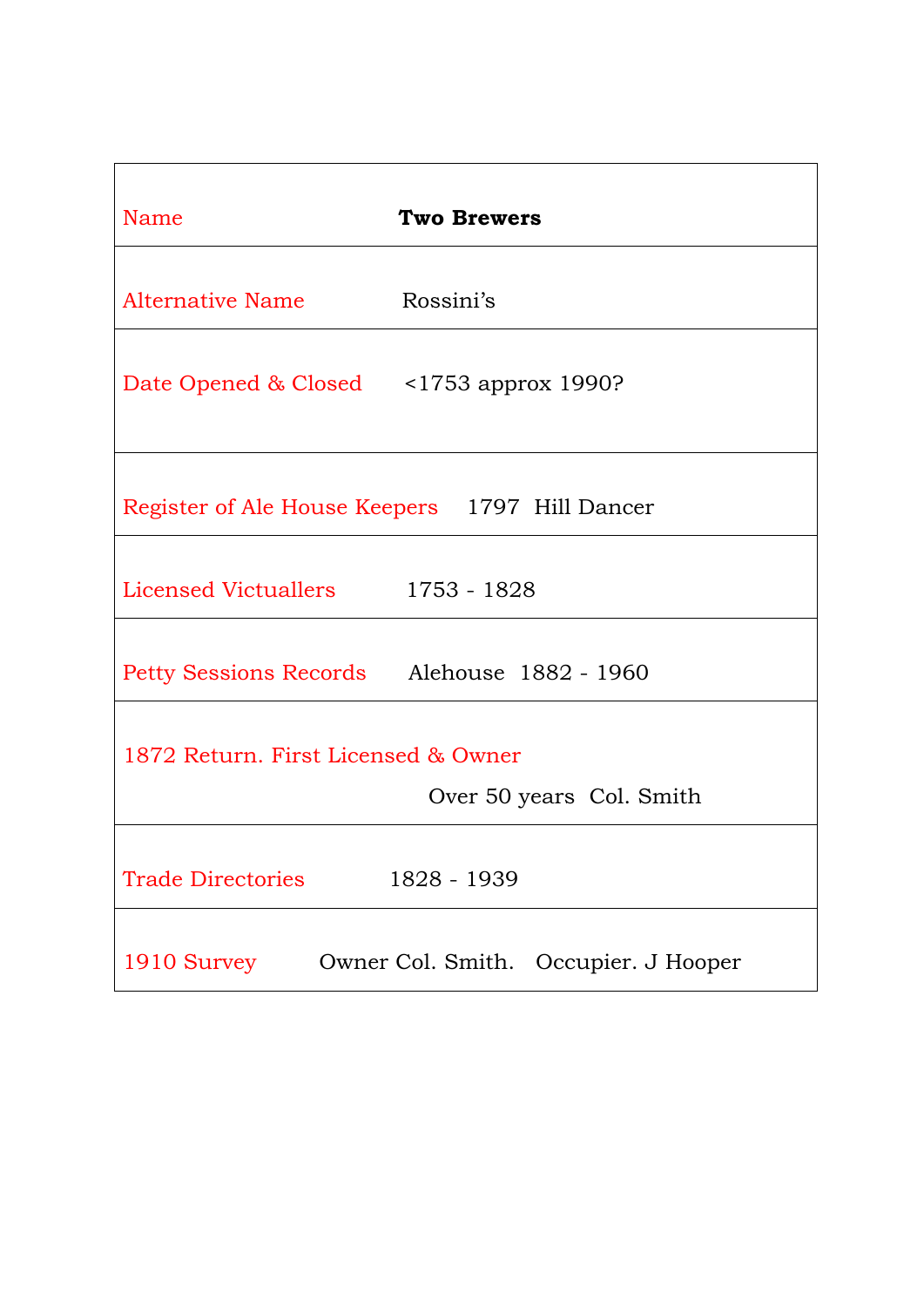| Pub name                 | <b>Rising Sun</b>                                                                                                                                                                                                                                                                                                                                                                                       |
|--------------------------|---------------------------------------------------------------------------------------------------------------------------------------------------------------------------------------------------------------------------------------------------------------------------------------------------------------------------------------------------------------------------------------------------------|
| <b>Present Name</b>      | <b>Spice Cottage</b>                                                                                                                                                                                                                                                                                                                                                                                    |
|                          |                                                                                                                                                                                                                                                                                                                                                                                                         |
| <b>Address</b>           | Tring Road Wendover                                                                                                                                                                                                                                                                                                                                                                                     |
| <b>Grid Reference</b>    | SP 872081                                                                                                                                                                                                                                                                                                                                                                                               |
| <b>Brewery</b>           | N/A                                                                                                                                                                                                                                                                                                                                                                                                     |
| <b>Current use</b>       | Restaurant                                                                                                                                                                                                                                                                                                                                                                                              |
| <b>Brief description</b> | Built in 1850 by A Rothschild of Aston Clinton. Brick and<br>knapped flint walls with tiled hipped roof and central chimney.<br>2 storeys with 1 sash and 1 bay window on ground floor and 2<br>sash on upper. Ground floor below road level with steps down<br>to central door. Upper floor has four pictures of the seasons<br>recently repainted. Stone engraved sign "Four Seasons" over<br>painted |
| Date visited             |                                                                                                                                                                                                                                                                                                                                                                                                         |
| Photo                    | <b>Valerie Moir</b>                                                                                                                                                                                                                                                                                                                                                                                     |
| Recorded by              | Name of recorder                                                                                                                                                                                                                                                                                                                                                                                        |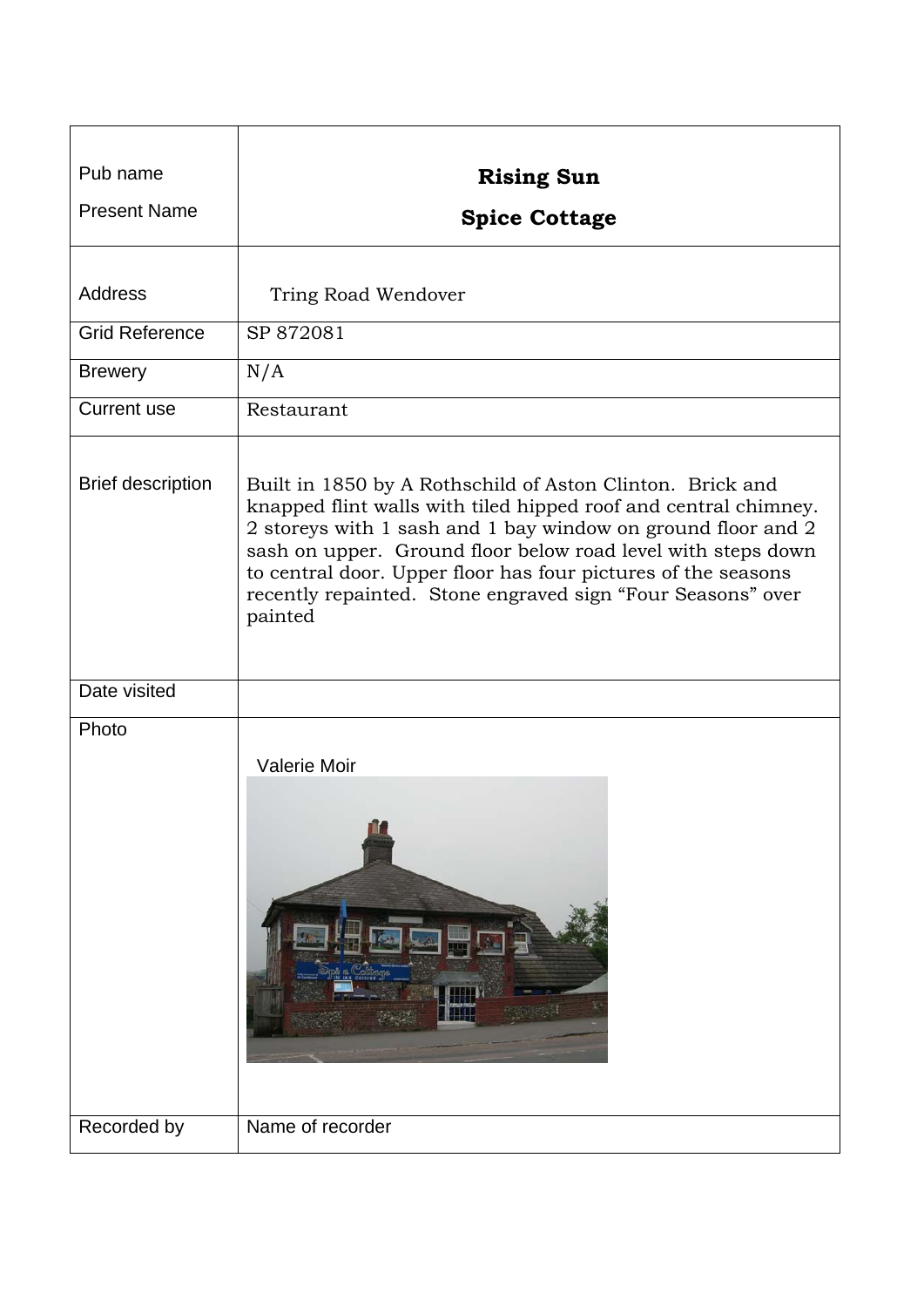| Name<br><b>Rising Sun</b>                                              |
|------------------------------------------------------------------------|
| Alternative Name<br>The Four Seasons<br><b>Spice Cottage</b>           |
| Date Opened & Closed 1850 – 1993                                       |
| Register of Ale House Keepers                                          |
| <b>Licensed Victuallers</b>                                            |
| Beer House 1882 - 1960<br>Petty Sessions Records                       |
| 1872 Return. First Licensed & Owner 1850 A Rothschild<br>Aston Clinton |
| 1863 - 1907<br><b>Trade Directories</b>                                |
| Owner Welch Ale Brewery Co.<br>1910 Survey<br>Occupier G Woodward      |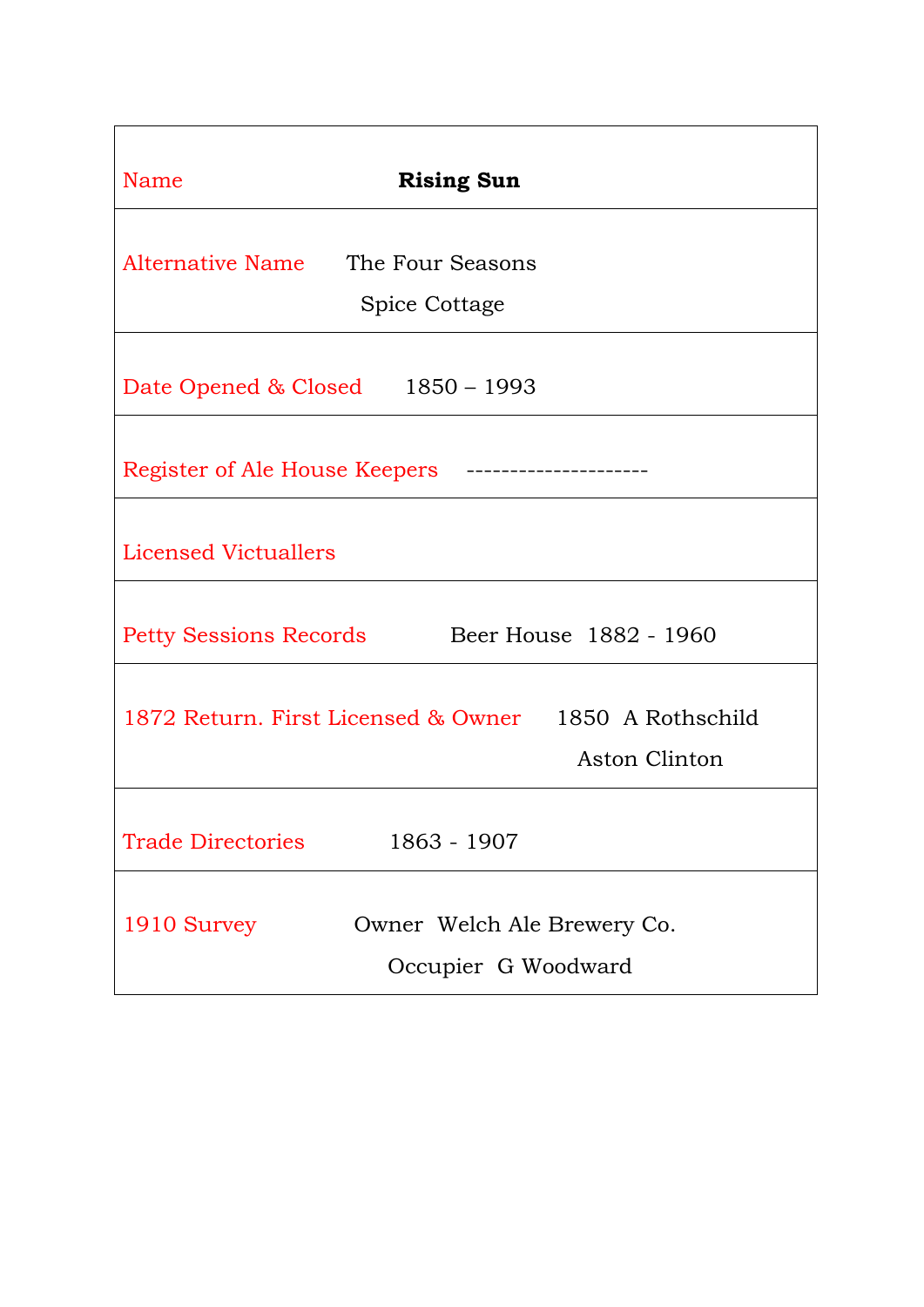| Pub name                 | <b>Temperance Hotel</b>                                                                                                                                                                                                                                                                                                                                                                                                                                                                                                                                                                                                                                                                                                                                                                                                                                                                                           |
|--------------------------|-------------------------------------------------------------------------------------------------------------------------------------------------------------------------------------------------------------------------------------------------------------------------------------------------------------------------------------------------------------------------------------------------------------------------------------------------------------------------------------------------------------------------------------------------------------------------------------------------------------------------------------------------------------------------------------------------------------------------------------------------------------------------------------------------------------------------------------------------------------------------------------------------------------------|
| <b>Present Name</b>      | <b>Sturrick House</b>                                                                                                                                                                                                                                                                                                                                                                                                                                                                                                                                                                                                                                                                                                                                                                                                                                                                                             |
|                          | Also known as Black Swan 1754 & New Inn 1880 - 1935                                                                                                                                                                                                                                                                                                                                                                                                                                                                                                                                                                                                                                                                                                                                                                                                                                                               |
|                          |                                                                                                                                                                                                                                                                                                                                                                                                                                                                                                                                                                                                                                                                                                                                                                                                                                                                                                                   |
| <b>Address</b>           | <b>Aylesbury Road</b>                                                                                                                                                                                                                                                                                                                                                                                                                                                                                                                                                                                                                                                                                                                                                                                                                                                                                             |
| <b>Grid Reference</b>    | SP 869080                                                                                                                                                                                                                                                                                                                                                                                                                                                                                                                                                                                                                                                                                                                                                                                                                                                                                                         |
| <b>Brewery</b>           | N/A                                                                                                                                                                                                                                                                                                                                                                                                                                                                                                                                                                                                                                                                                                                                                                                                                                                                                                               |
| <b>Current use</b>       | <b>Private House</b>                                                                                                                                                                                                                                                                                                                                                                                                                                                                                                                                                                                                                                                                                                                                                                                                                                                                                              |
| <b>Brief description</b> | C16 but much altered. Timber framed with painted roughcast to upper part,<br>painted brick to under-built ground floor. Old tiled roof half hipped right hand 2<br>storeys, the upper one formerly over-sailing. Two three light and two light leaded<br>casements to 1 <sup>st</sup> floor. C19 half glazed door to L.H. of centre with sash windows in<br>flush frames each side. Wide carriage way with wooden doors to R.H. of centre,<br>with heavy moulded bracket to R.H. side. Modern door and small window in R.H.<br>part now formed into separate cottage.<br>Rear Elevation. C17 Timber framed 2-storey wing with brick infill, old tiled roof,<br>sash window to 1 <sup>st</sup> floor, modern glazed doors below. Chimney stack to R.H.flank,<br>1-storey out-shot on right with cat slide tiled roof, modern casement. Lean to<br>roofed cellar out-shot on extreme right, 2 light casement above. |
| Date visited             |                                                                                                                                                                                                                                                                                                                                                                                                                                                                                                                                                                                                                                                                                                                                                                                                                                                                                                                   |
| Photo                    | <b>Valerie Moir</b>                                                                                                                                                                                                                                                                                                                                                                                                                                                                                                                                                                                                                                                                                                                                                                                                                                                                                               |
| Recorded by              | <b>Stewart Moir</b>                                                                                                                                                                                                                                                                                                                                                                                                                                                                                                                                                                                                                                                                                                                                                                                                                                                                                               |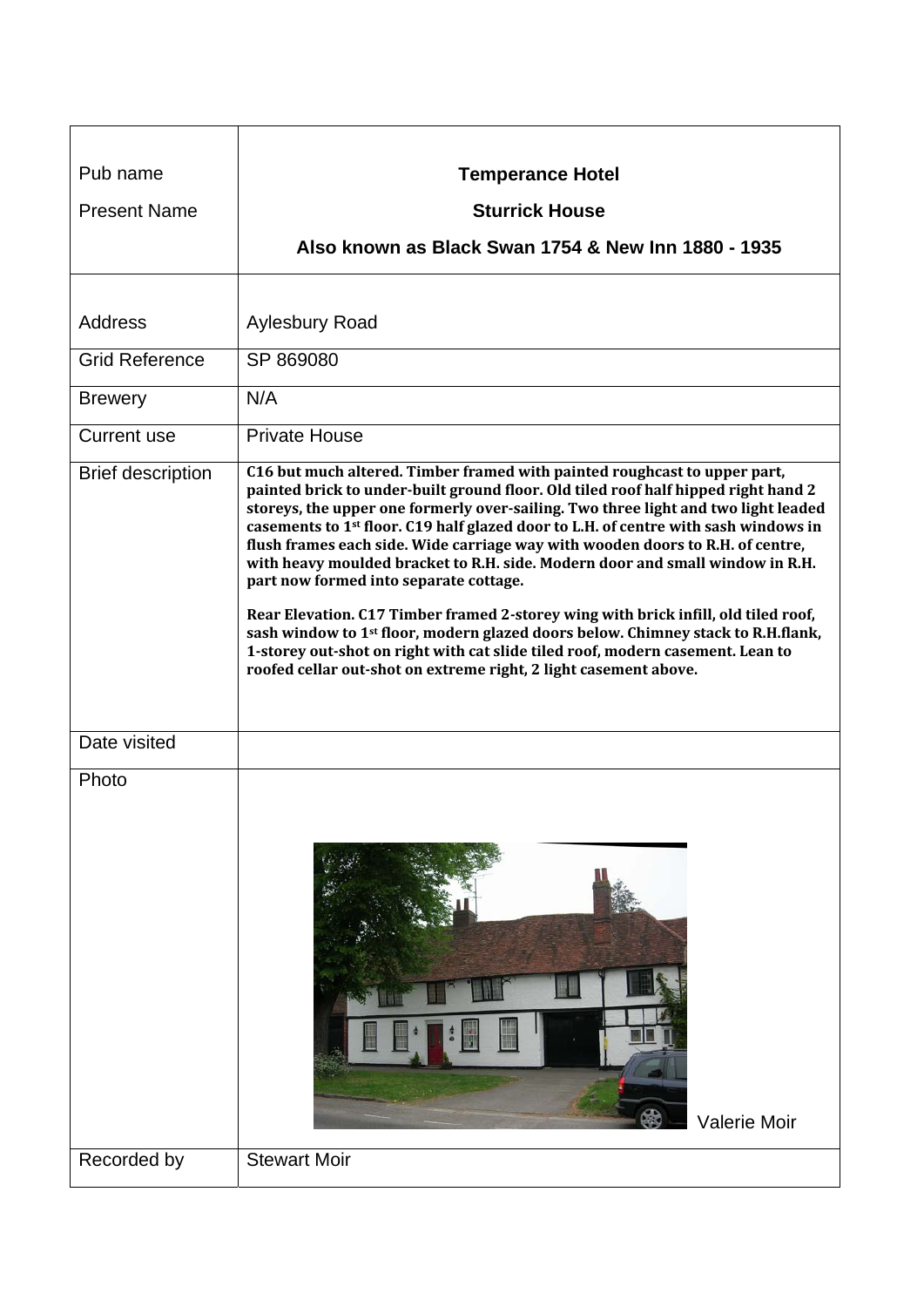| Name<br><b>Temperance Hotel</b>                                                    |  |
|------------------------------------------------------------------------------------|--|
| Alternative Name Black Swan. New Inn. Sturrick House                               |  |
| Date Opened & Closed as Black Swan 1754<br>New Inn $1810 - 1892$                   |  |
| Temperance Hotel/New Inn 1880 - 1935                                               |  |
| Register of Ale House Keepers<br>Black Swan 1797 James Reading                     |  |
| Licensed Victuallers Black Swan 1753–1814.<br>New Black Swan 1815.<br>New Inn 1828 |  |
| Petty Sessions Records Alehouse New Inn 1882 - 1892                                |  |
| 1872 Return. First Licensed & Owner<br>Over 50 years Col Smith                     |  |
| <b>Trade Directories</b><br>1823 - 1935                                            |  |
| 1910 Survey<br>Owner Rev. A Smith. Occupier. F W North                             |  |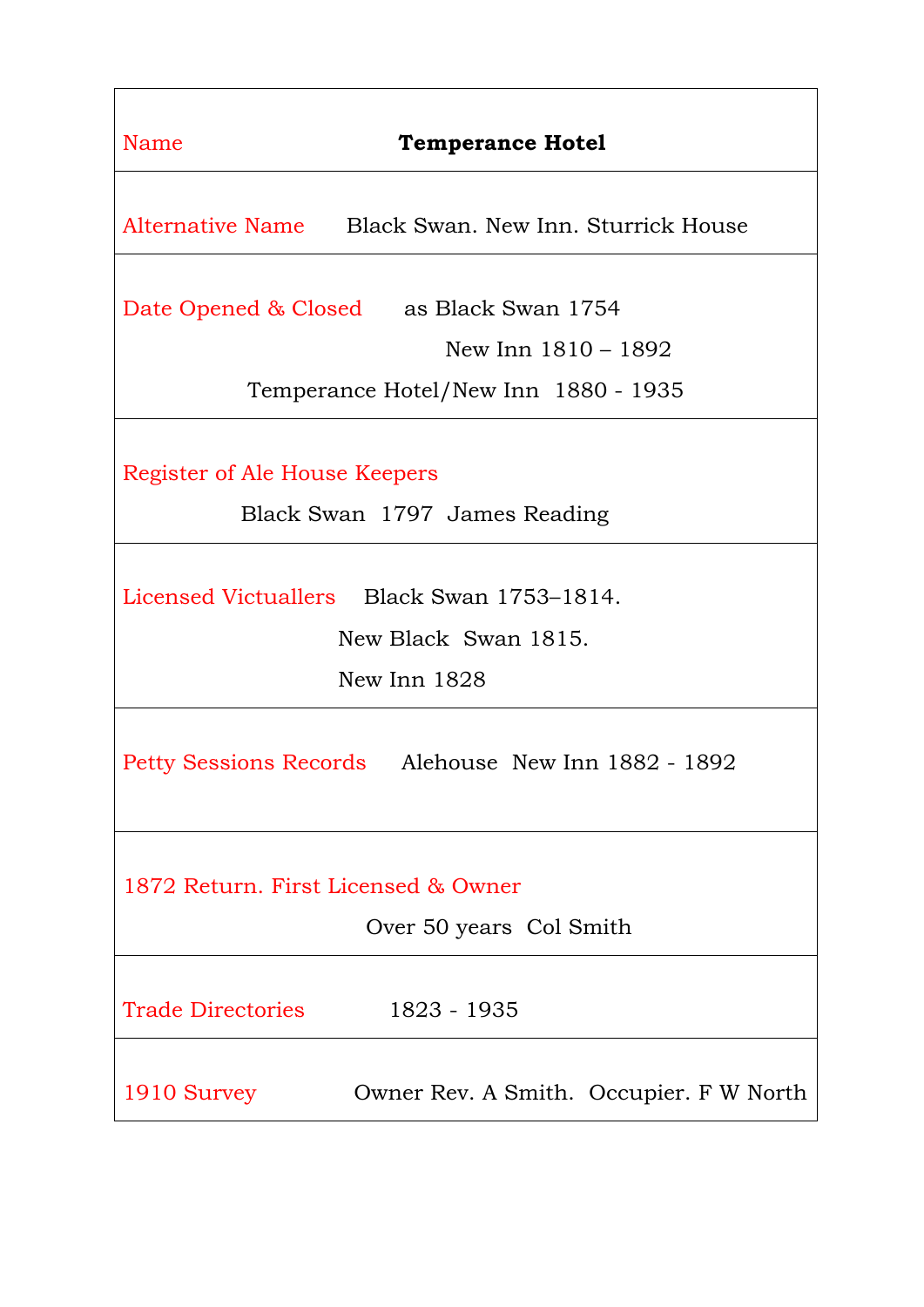| Pub name          | <b>Swan</b>                                                                                                                                                                                                                                                                                                                                                                   |
|-------------------|-------------------------------------------------------------------------------------------------------------------------------------------------------------------------------------------------------------------------------------------------------------------------------------------------------------------------------------------------------------------------------|
| Present Name      | End of the World also Old Swan                                                                                                                                                                                                                                                                                                                                                |
| Address           | Worlds End Aylesbury Road Wendover                                                                                                                                                                                                                                                                                                                                            |
| Grid Reference    | SP 859092                                                                                                                                                                                                                                                                                                                                                                     |
| Brewery           | N/A                                                                                                                                                                                                                                                                                                                                                                           |
| Current use       | Second-hand furniture shop                                                                                                                                                                                                                                                                                                                                                    |
| Brief description | C16thC Two storied and half timbered. Central door with porch<br>with 2 bays with two casement windows per floor. R.H section<br>with one bay and single storied with bay window and whole<br>having a stuccoed front. L.H bay almost completely covered in<br>Ivy but a window can be seen with hayloft type door above.<br>Gable roof, tiled and has two flanking chimneys. |
| Date visited      |                                                                                                                                                                                                                                                                                                                                                                               |
| Photo             | <b>ANTIQUE</b><br><b>Stewart Moir</b>                                                                                                                                                                                                                                                                                                                                         |
| Recorded by       | <b>Stewart Moir</b>                                                                                                                                                                                                                                                                                                                                                           |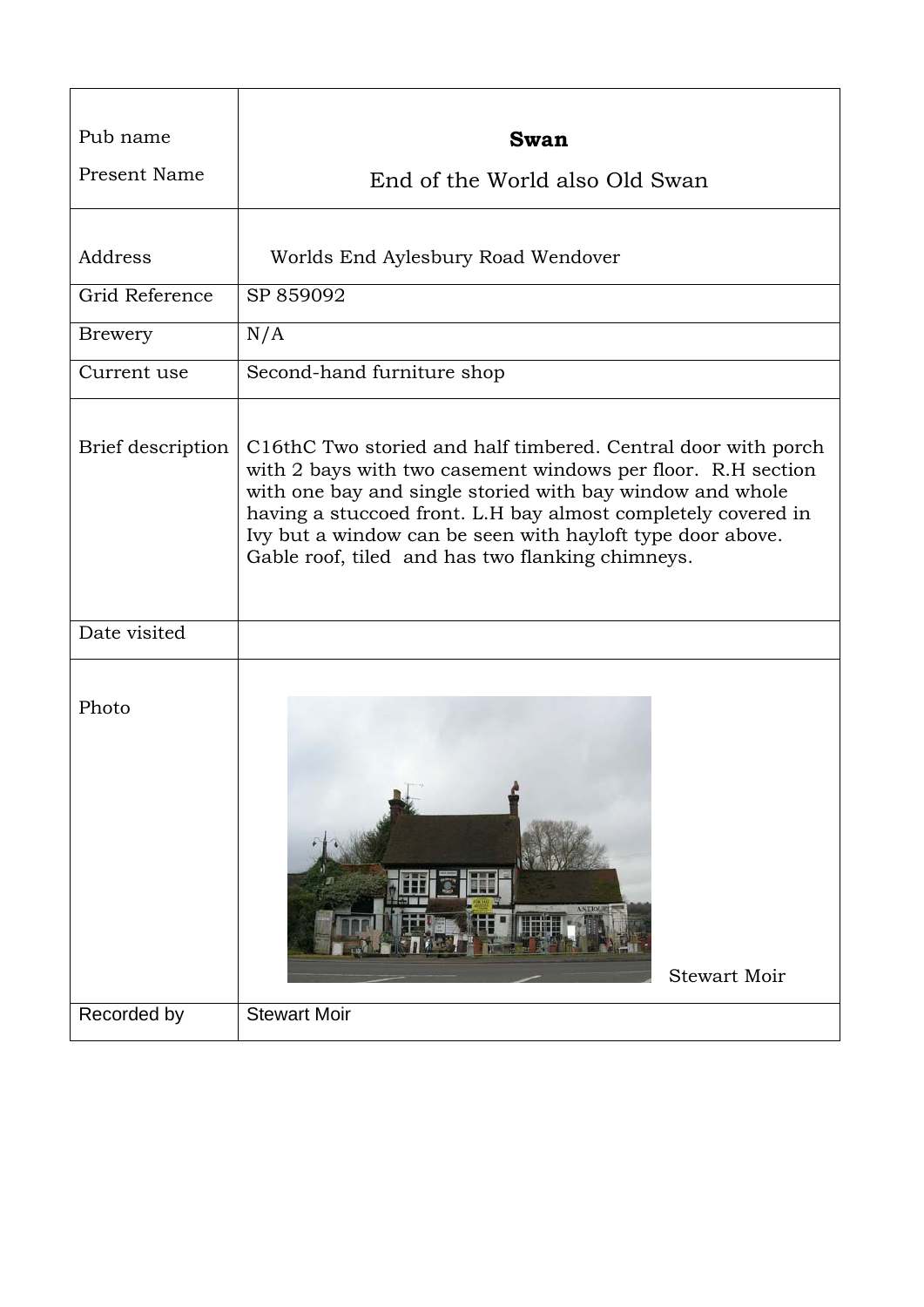| Name<br>Swan                                                      |  |  |
|-------------------------------------------------------------------|--|--|
| Alternative Name End of the World. Old Swan                       |  |  |
| Date Opened & Closed 1753 - 2004                                  |  |  |
| Register of Ale House Keepers 1797 William North                  |  |  |
| Licensed Victuallers 1753. 1777 - 1828                            |  |  |
| Petty Sessions Records Alehouse 1882 - 1960                       |  |  |
| 1872 Return. First Licensed & Owner<br>Over 50 years Weller & Co. |  |  |
| <b>Trade Directories</b><br>1842. 1850 - 1939                     |  |  |
| 1910 Survey<br>Owner. Roberts & Wilson. Occupier. W Drane.        |  |  |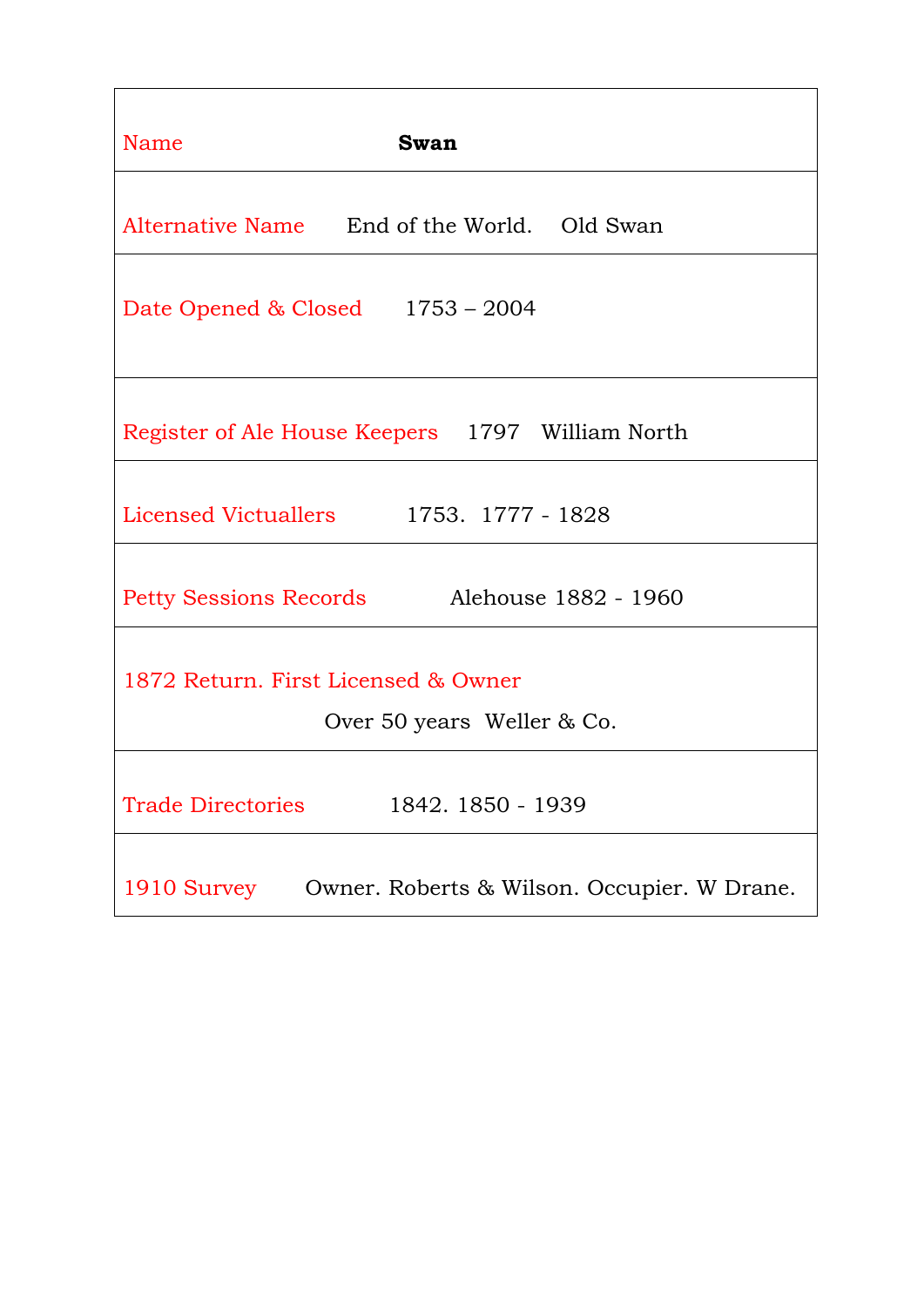| Pub name                 | Wellhead                                                                                                                                                                                                               |
|--------------------------|------------------------------------------------------------------------------------------------------------------------------------------------------------------------------------------------------------------------|
| <b>Present Name</b>      | <b>Hale Court</b>                                                                                                                                                                                                      |
|                          |                                                                                                                                                                                                                        |
| <b>Address</b>           | Hale Court, Hale Road, Wendover                                                                                                                                                                                        |
| <b>Grid Reference</b>    | SP 874071                                                                                                                                                                                                              |
| <b>Brewery</b>           | N/A                                                                                                                                                                                                                    |
| <b>Current use</b>       | <b>Offices of Foster Care Association</b>                                                                                                                                                                              |
| <b>Brief description</b> | No outwardly visible remains of the old building, Wall rendered and<br>painted, two storied with 3 sash windows per story. Slated roof without<br>chimney in main building, side entrance. Extensive modern additions. |
| Date visited             |                                                                                                                                                                                                                        |
| Photo                    | II.<br>Valerie Moir                                                                                                                                                                                                    |
| Recorded by              | Valerie Moir                                                                                                                                                                                                           |